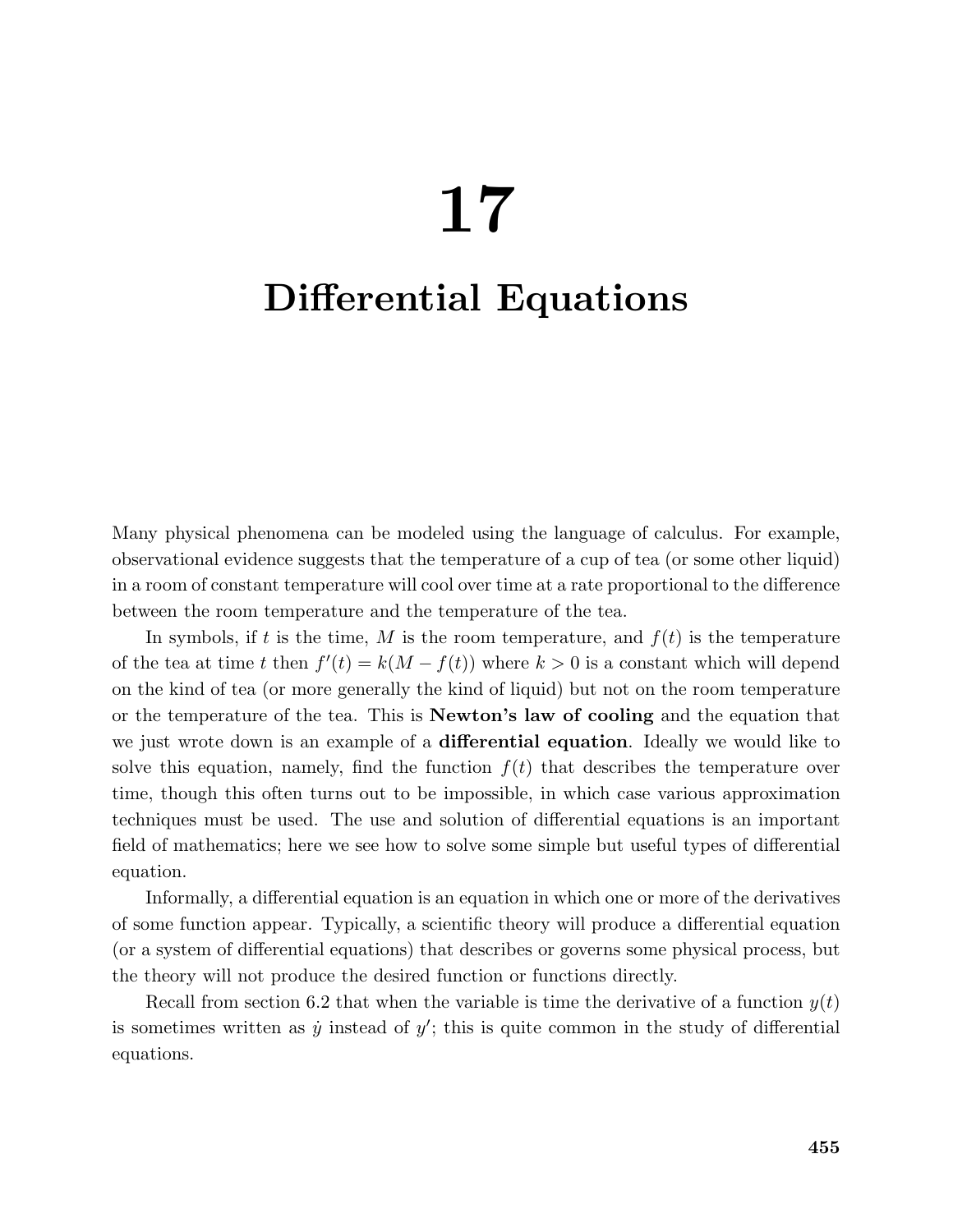#### FIRST ORDER DIFFERENTIAL EQUATIONS 17.1

We start by considering equations in which only the first derivative of the function appears.

DEFINITION 17.1.1 A first order differential equation is an equation of the form  $F(t, y, \dot{y}) = 0$ . A solution of a first order differential equation is a function  $f(t)$  that makes  $F(t, f(t), f'(t)) = 0$  for every value of t.  $\Box$ 

Here,  $F$  is a function of three variables which we label  $t, y$ , and  $\dot{y}$ . It is understood that  $\dot{y}$  will explicitly appear in the equation although t and y need not. The term "first" order" means that the first derivative of  $y$  appears, but no higher order derivatives do.

**EXAMPLE 17.1.2** The equation from Newton's law of cooling,  $\dot{y} = k(M - y)$ , is a first order differential equation;  $F(t, y, \dot{y}) = k(M - y) - \dot{y}$ .  $\Box$ 

**EXAMPLE 17.1.3**  $\dot{y} = t^2 + 1$  is a first order differential equation;  $F(t, y, \dot{y}) = \dot{y} - t^2 - 1$ . All solutions to this equation are of the form  $t^3/3 + t + C$ .  $\Box$ 

DEFINITION 17.1.4 A first order initial value problem is a system of equations of the form  $F(t, y, \dot{y}) = 0$ ,  $y(t_0) = y_0$ . Here  $t_0$  is a fixed time and  $y_0$  is a number. A solution of an initial value problem is a solution  $f(t)$  of the differential equation that also satisfies the **initial condition**  $f(t_0) = y_0$ .  $\Box$ 

**EXAMPLE 17.1.5** The initial value problem  $\dot{y} = t^2 + 1$ ,  $y(1) = 4$  has solution  $f(t) =$  $t^3/3 + t + 8/3.$  $\Box$ 

The general first order equation is rather too general, that is, we can't describe methods that will work on them all, or even a large portion of them. We can make progress with specific kinds of first order differential equations. For example, much can be said about equations of the form  $\dot{y} = \phi(t, y)$  where  $\phi$  is a function of the two variables t and y. Under reasonable conditions on  $\phi$ , such an equation has a solution and the corresponding initial value problem has a unique solution. However, in general, these equations can be very difficult or impossible to solve explicitly.

EXAMPLE 17.1.6 Consider this specific example of an initial value problem for Newton's law of cooling:  $\dot{y} = 2(25 - y)$ ,  $y(0) = 40$ . We first note that if  $y(t_0) = 25$ , the right hand side of the differential equation is zero, and so the constant function  $y(t) = 25$  is a solution to the differential equation. It is not a solution to the initial value problem, since  $y(0) \neq 40$ . (The physical interpretation of this constant solution is that if a liquid is at the same temperature as its surroundings, then the liquid will stay at that temperature.)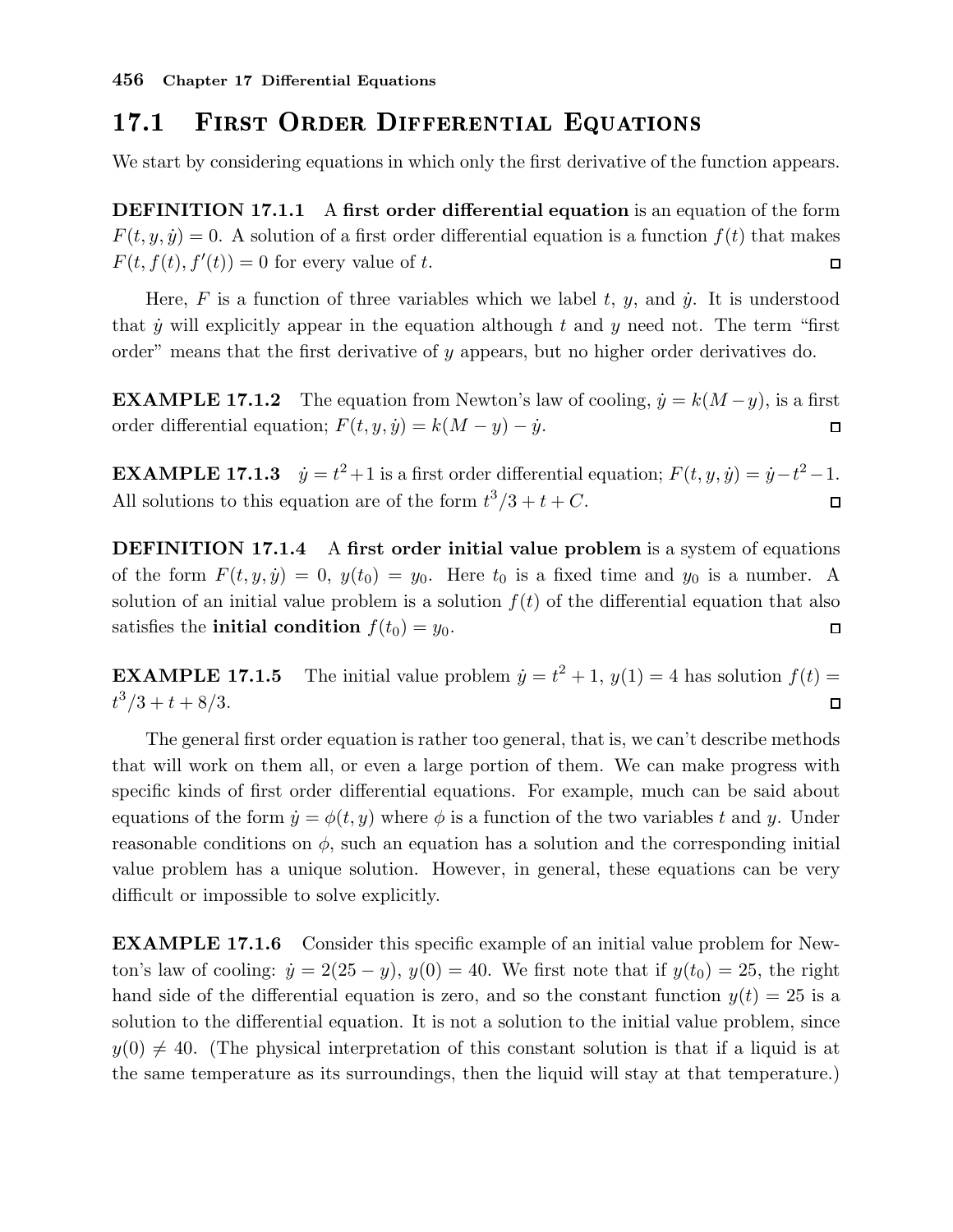.

So long as  $y$  is not 25, we can rewrite the differential equation as

$$
\frac{dy}{dt}\frac{1}{25-y} = 2
$$

$$
\frac{1}{25-y} dy = 2 dt,
$$

so

$$
\int \frac{1}{25-y} \, dy = \int 2 \, dt,
$$

that is, the two anti-derivatives must be the same except for a constant difference. We can calculate these anti-derivatives and rearrange the results:

$$
\int \frac{1}{25 - y} dy = \int 2 dt
$$
  
\n(-1) ln |25 - y| = 2t + C<sub>0</sub>  
\nln |25 - y| = -2t - C<sub>0</sub> = -2t + C  
\n|25 - y| = e<sup>-2t+C</sup> = e<sup>-2t</sup>e<sup>C</sup>  
\n y - 25 = \pm e<sup>C</sup>e<sup>-2t</sup>  
\n y = 25 \pm e<sup>C</sup>e<sup>-2t</sup> = 25 + Ae<sup>-2t</sup>

Here  $A = \pm e^{C} = \pm e^{-C_0}$  is some non-zero constant. Since we want  $y(0) = 40$ , we substitute and solve for A:

$$
40 = 25 + Ae^0
$$
  

$$
15 = A,
$$

and so  $y = 25 + 15e^{-2t}$  is a solution to the initial value problem. Note that y is never 25, so this makes sense for all values of t. However, if we allow  $A = 0$  we get the solution  $y = 25$ to the differential equation, which would be the solution to the initial value problem if we were to require  $y(0) = 25$ . Thus,  $y = 25 + Ae^{-2t}$  describes all solutions to the differential equation  $\dot{y} = 2(25 - y)$ , and all solutions to the associated initial value problems.  $\Box$ 

Why could we solve this problem? Our solution depended on rewriting the equation so that all instances of y were on one side of the equation and all instances of  $t$  were on the other; of course, in this case the only t was originally hidden, since we didn't write  $dy/dt$ in the original equation. This is not required, however.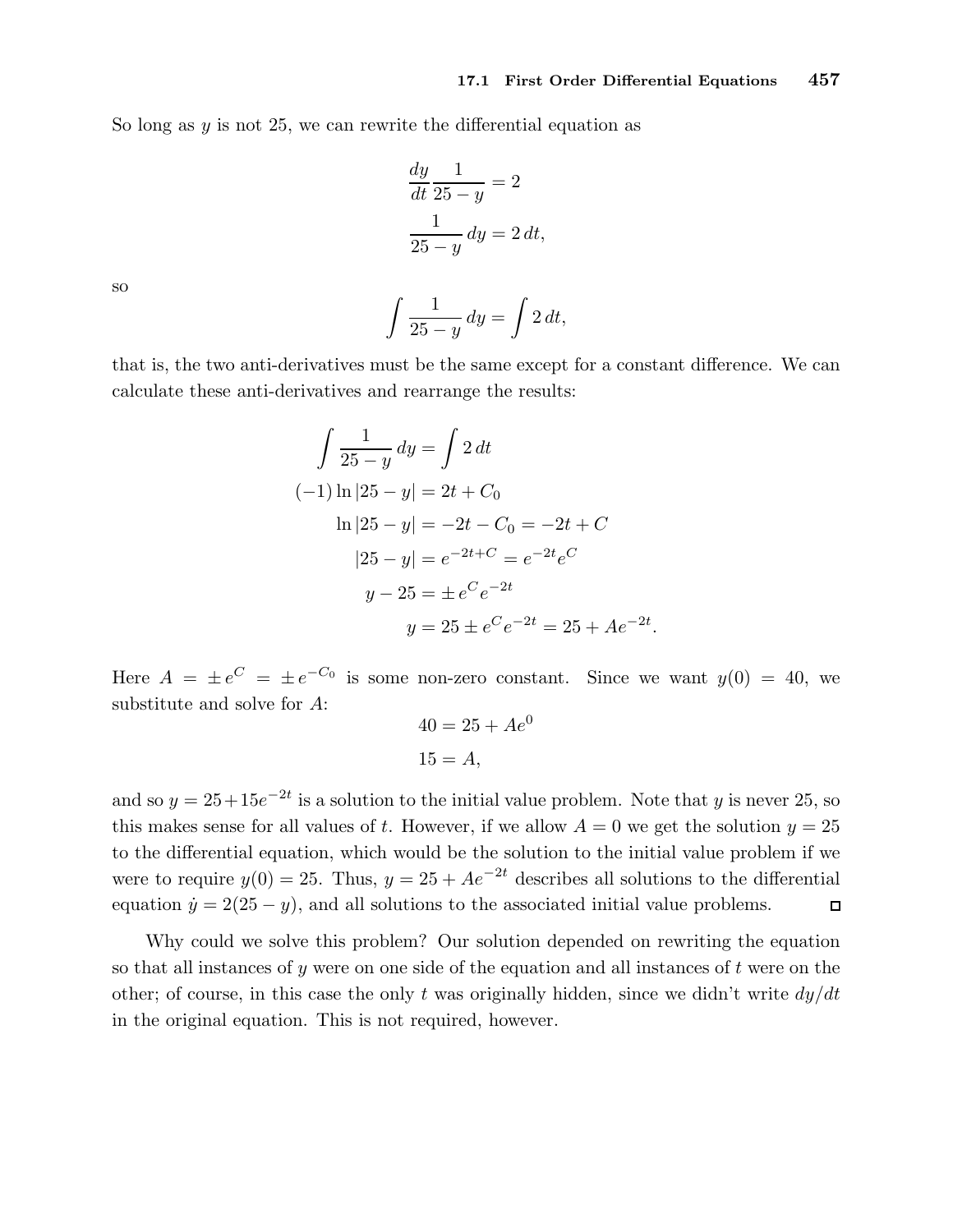**EXAMPLE 17.1.7** Solve the differential equation  $\dot{y} = 2t(25 - y)$ . This is almost identical to the previous example. As before,  $y(t) = 25$  is a solution. If  $y \neq 25$ ,

$$
\int \frac{1}{25 - y} dy = \int 2t dt
$$
  
\n(-1) ln |25 - y| = t<sup>2</sup> + C<sub>0</sub>  
\nln |25 - y| = -t<sup>2</sup> - C<sub>0</sub> = -t<sup>2</sup> + C  
\n|25 - y| = e<sup>-t<sup>2</sup>+C</sup> = e<sup>-t<sup>2</sup></sup>e<sup>C</sup>  
\ny - 25 = \pm e<sup>C</sup>e<sup>-t<sup>2</sup></sup>  
\ny = 25 \pm e<sup>C</sup>e<sup>-t<sup>2</sup></sup> = 25 + Ae<sup>-t<sup>2</sup></sup>.

As before, all solutions are represented by  $y = 25 + Ae^{-t^2}$ , allowing A to be zero.  $\Box$ 

**DEFINITION 17.1.8** A first order differential equation is **separable** if it can be written in the form  $\dot{y} = f(t)q(y)$ .  $\Box$ 

As in the examples, we can attempt to solve a separable equation by converting to the form

$$
\int \frac{1}{g(y)} \, dy = \int f(t) \, dt.
$$

This technique is called **separation of variables**. The simplest (in principle) sort of separable equation is one in which  $g(y) = 1$ , in which case we attempt to solve

$$
\int 1 dy = \int f(t) dt.
$$

We can do this if we can find an anti-derivative of  $f(t)$ .

Also as we have seen so far, a differential equation typically has an infinite number of solutions. Ideally, but certainly not always, a corresponding initial value problem will have just one solution. A solution in which there are no unknown constants remaining is called a particular solution.

The general approach to separable equations is this: Suppose we wish to solve  $\dot{y} =$  $f(t)q(y)$  where f and q are continuous functions. If  $q(a) = 0$  for some a then  $y(t) = a$ is a constant solution of the equation, since in this case  $\dot{y} = 0 = f(t)g(a)$ . For example,  $\dot{y} = y^2 - 1$  has constant solutions  $y(t) = 1$  and  $y(t) = -1$ .

To find the nonconstant solutions, we note that the function  $1/q(y)$  is continuous where  $g \neq 0$ , so  $1/g$  has an antiderivative G. Let F be an antiderivative of f. Now we write

$$
G(y) = \int \frac{1}{g(y)} dy = \int f(t) dt = F(t) + C,
$$

so  $G(y) = F(t) + C$ . Now we solve this equation for y.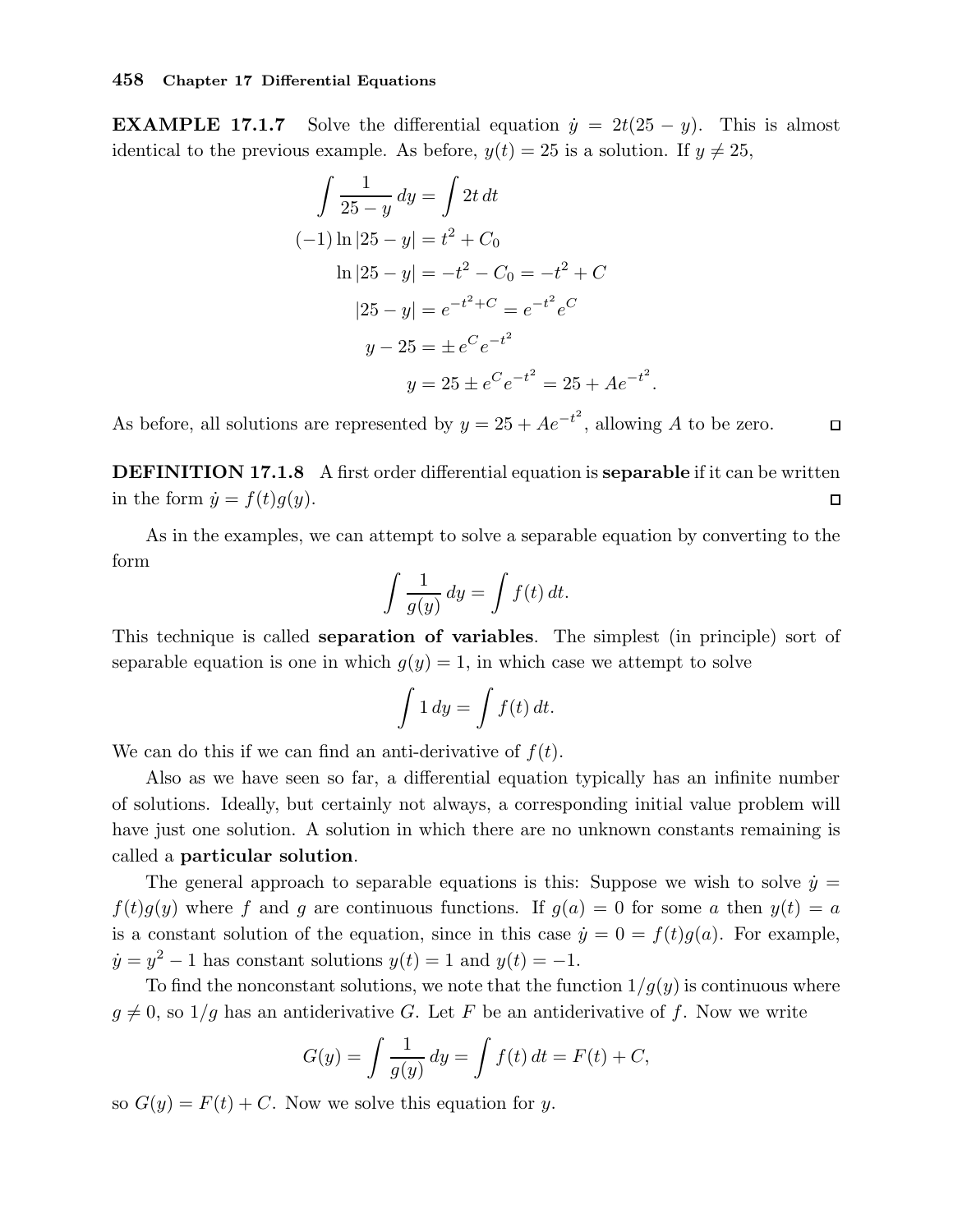Of course, there are a few places this ideal description could go wrong: we need to be able to find the antiderivatives  $G$  and  $F$ , and we need to solve the final equation for y. The upshot is that the solutions to the original differential equation are the constant solutions, if any, and all functions y that satisfy  $G(y) = F(t) + C$ .

**EXAMPLE 17.1.9** Consider the differential equation  $\dot{y} = ky$ . When  $k > 0$ , this describes certain simple cases of population growth: it says that the change in the population y is proportional to the population. The underlying assumption is that each organism in the current population reproduces at a fixed rate, so the larger the population the more new organisms are produced. While this is too simple to model most real populations, it is useful in some cases over a limited time. When  $k < 0$ , the differential equation describes a quantity that decreases in proportion to the current value; this can be used to model radioactive decay.

The constant solution is  $y(t) = 0$ ; of course this will not be the solution to any interesting initial value problem. For the non-constant solutions, we proceed much as before:

$$
\int \frac{1}{y} dy = \int k dt
$$
  
\n
$$
\ln|y| = kt + C
$$
  
\n
$$
|y| = e^{kt} e^{C}
$$
  
\n
$$
y = \pm e^{C} e^{kt}
$$
  
\n
$$
y = Ae^{kt}.
$$

Again, if we allow  $A = 0$  this includes the constant solution, and we can simply say that  $y = Ae^{kt}$  is the general solution. With an initial value we can easily solve for A to get the solution of the initial value problem. In particular, if the initial value is given for time  $t = 0, y(0) = y_0$ , then  $A = y_0$  and the solution is  $y = y_0 e^{kt}$ .  $\Box$ 

## Exercises 17.1.

1. Which of the following equations are separable?

**a.** 
$$
\dot{y} = \sin(ty)
$$
  
**b.**  $\dot{y} = e^t e^y$ 

- c.  $y\dot{y} = t$
- **d.**  $\dot{y} = (t^3 t) \arcsin(y)$
- **e.**  $\dot{y} = t^2 \ln y + 4t^3 \ln y$
- **2.** Solve  $\dot{y} = 1/(1+t^2)$ .  $\Rightarrow$
- **3.** Solve the initial value problem  $\dot{y} = t^n$  with  $y(0) = 1$  and  $n \geq 0$ .
- 4. Solve  $\dot{y} = \ln t$ .  $\Rightarrow$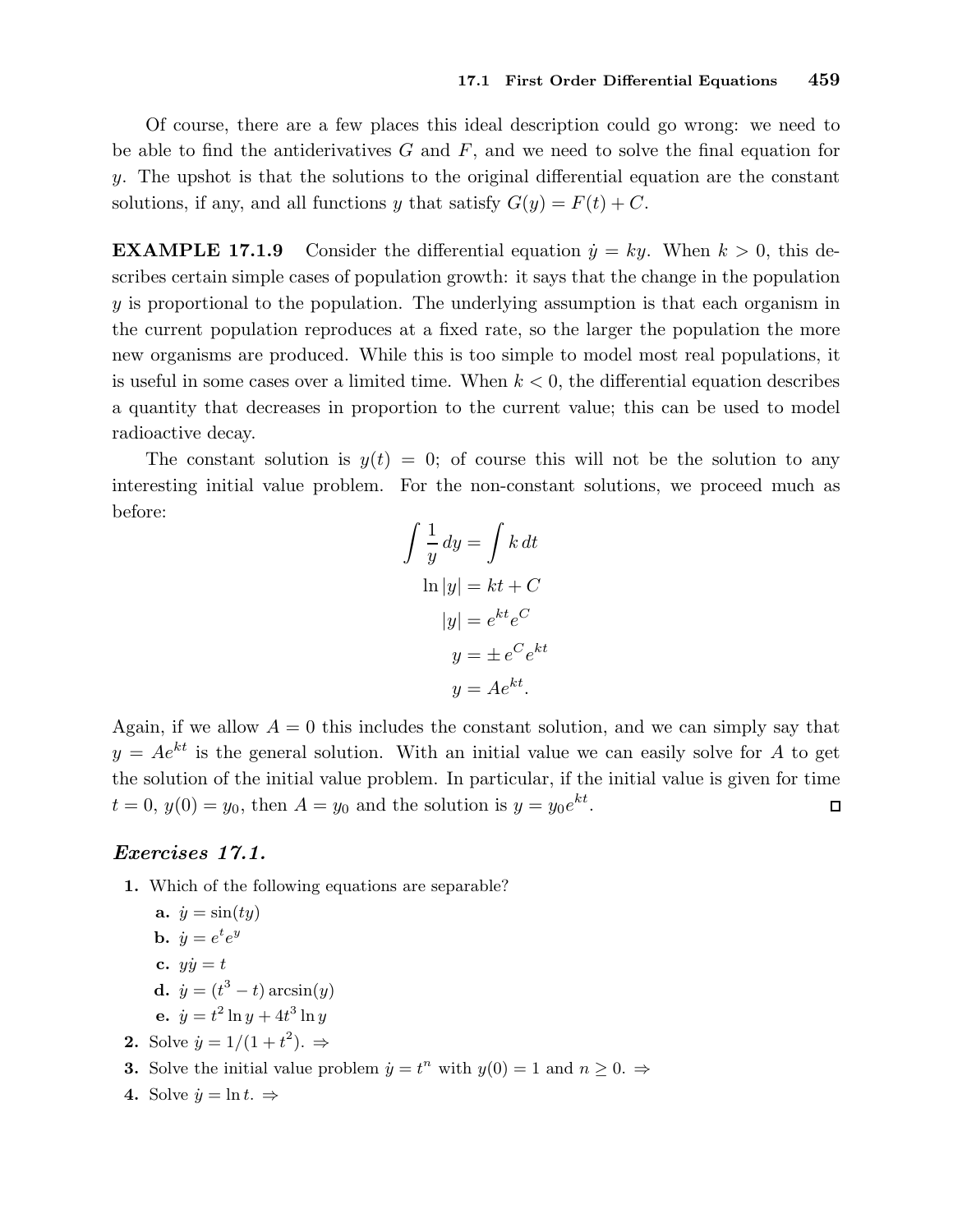- **5.** Identify the constant solutions (if any) of  $\dot{y} = t \sin y$ .  $\Rightarrow$
- **6.** Identify the constant solutions (if any) of  $\dot{y} = te^y$ .
- 7. Solve  $\dot{y} = t/y$ .  $\Rightarrow$
- 8. Solve  $\dot{y} = y^2 1. \Rightarrow$
- **9.** Solve  $\dot{y} = t/(y^3 5)$ . You may leave your solution in implicit form: that is, you may stop once you have done the integration, without solving for  $y. \Rightarrow$
- **10.** Find a non-constant solution of the initial value problem  $\dot{y} = y^{1/3}$ ,  $y(0) = 0$ , using separation of variables. Note that the constant function  $y(t) = 0$  also solves the initial value problem. This shows that an initial value problem can have more than one solution.  $\Rightarrow$
- 11. Solve the equation for Newton's law of cooling leaving M and k unknown.  $\Rightarrow$
- 12. After 10 minutes in Jean-Luc's room, his tea has cooled to  $40°$  Celsius from  $100°$  Celsius. The room temperature is 25° Celsius. How much longer will it take to cool to 35°?  $\Rightarrow$
- 13. Solve the logistic equation  $\dot{y} = ky(M-y)$ . (This is a somewhat more reasonable population model in most cases than the simpler  $\dot{y} = ky$ .) Sketch the graph of the solution to this equation when  $M = 1000$ ,  $k = 0.002$ ,  $y(0) = 1$ .  $\Rightarrow$
- **14.** Suppose that  $\dot{y} = ky$ ,  $y(0) = 2$ , and  $\dot{y}(0) = 3$ . What is  $y$ ?
- 15. A radioactive substance obeys the equation  $\dot{y} = ky$  where  $k < 0$  and y is the mass of the substance at time t. Suppose that initially, the mass of the substance is  $y(0) = M > 0$ . At what time does half of the mass remain? (This is known as the half life. Note that the half life depends on k but not on  $M$ .)  $\Rightarrow$
- 16. Bismuth-210 has a half life of five days. If there is initially 600 milligrams, how much is left after 6 days? When will there be only 2 milligrams left?  $\Rightarrow$
- 17. The half life of carbon-14 is 5730 years. If one starts with 100 milligrams of carbon-14, how much is left after 6000 years? How long do we have to wait before there is less than 2 milligrams? ⇒
- 18. A certain species of bacteria doubles its population (or its mass) every hour in the lab. The differential equation that models this phenomenon is  $\dot{y} = ky$ , where  $k > 0$  and y is the population of bacteria at time t. What is  $y$ ?  $\Rightarrow$
- 19. If a certain microbe doubles its population every 4 hours and after 5 hours the total population has mass 500 grams, what was the initial mass?  $\Rightarrow$

#### FIRST ORDER HOMOGENEOUS LINEAR EQUATIONS 17.2

A simple, but important and useful, type of separable equation is the **first order homo**geneous linear equation:

DEFINITION 17.2.1 A first order homogeneous linear differential equation is one of the form  $\dot{y} + p(t)y = 0$  or equivalently  $\dot{y} = -p(t)y$ .  $\Box$ 

"Linear" in this definition indicates that both  $\dot{y}$  and  $y$  occur to the first power; "homogeneous" refers to the zero on the right hand side of the first form of the equation.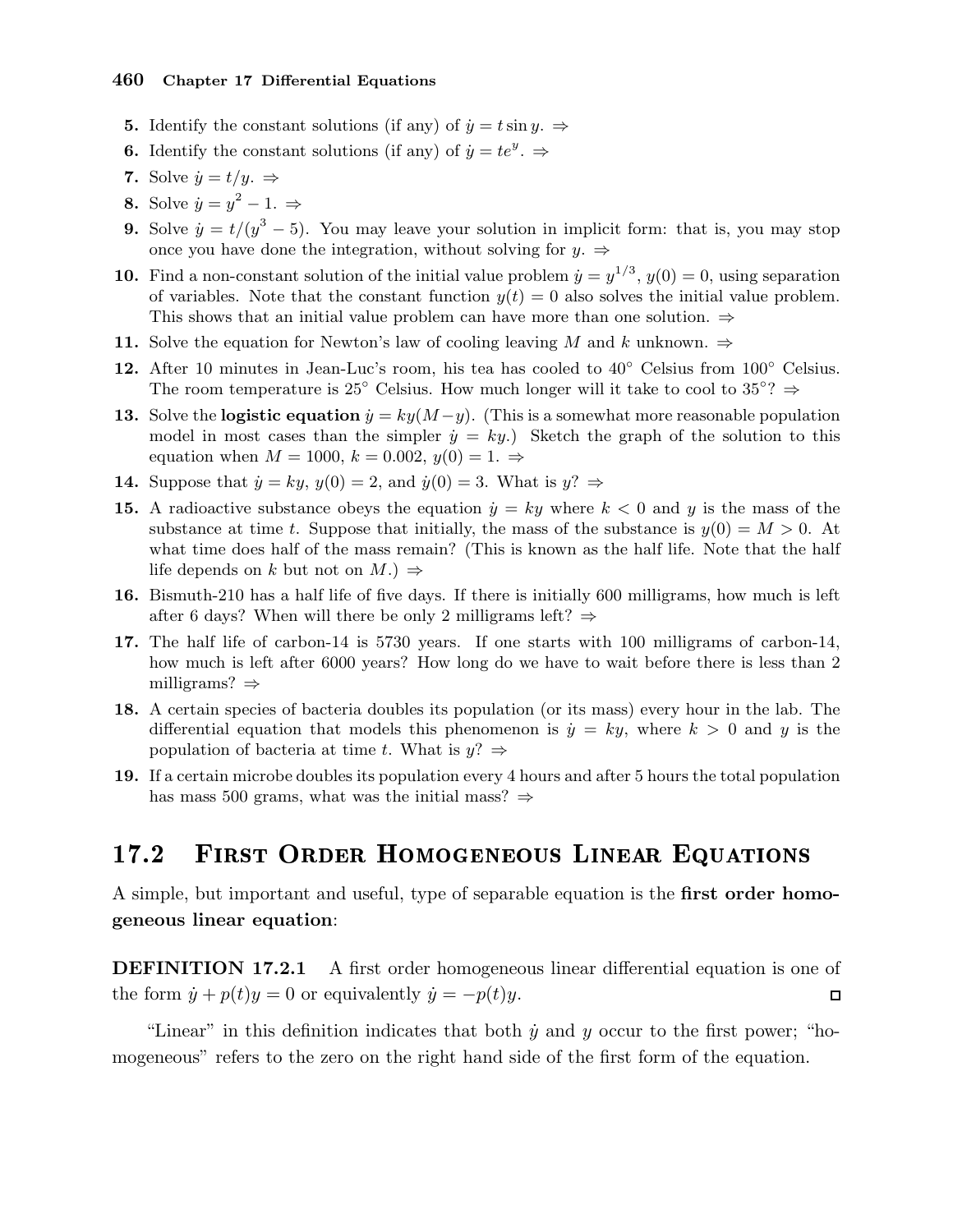**EXAMPLE 17.2.2** The equation  $\dot{y} = 2t(25 - y)$  can be written  $\dot{y} + 2ty = 50t$ . This is linear, but not homogeneous. The equation  $\dot{y} = ky$ , or  $\dot{y} - ky = 0$  is linear and homogeneous, with a particularly simple  $p(t) = -k$ .  $\Box$ 

Because first order homogeneous linear equations are separable, we can solve them in the usual way:

$$
\dot{y} = -p(t)y
$$

$$
\int \frac{1}{y} dy = \int -p(t) dt
$$

$$
\ln|y| = P(t) + C
$$

$$
y = \pm e^{P(t) + C}
$$

$$
y = Ae^{P(t)},
$$

where  $P(t)$  is an anti-derivative of  $-p(t)$ . As in previous examples, if we allow  $A = 0$  we get the constant solution  $y = 0$ .

**EXAMPLE 17.2.3** Solve the initial value problems  $\dot{y} + y \cos t = 0$ ,  $y(0) = 1/2$  and  $y(2) = 1/2$ . We start with

$$
P(t) = \int -\cos t \, dt = -\sin t,
$$

so the general solution to the differential equation is

$$
y = Ae^{-\sin t}.
$$

To compute  $A$  we substitute:

$$
\frac{1}{2} = Ae^{-\sin 0} = A,
$$

so the solutions is

$$
y = \frac{1}{2}e^{-\sin t}.
$$

For the second problem,

$$
\frac{1}{2} = Ae^{-\sin 2}
$$

$$
A = \frac{1}{2}e^{\sin 2}
$$

so the solution is

$$
y = \frac{1}{2}e^{\sin 2}e^{-\sin t}.
$$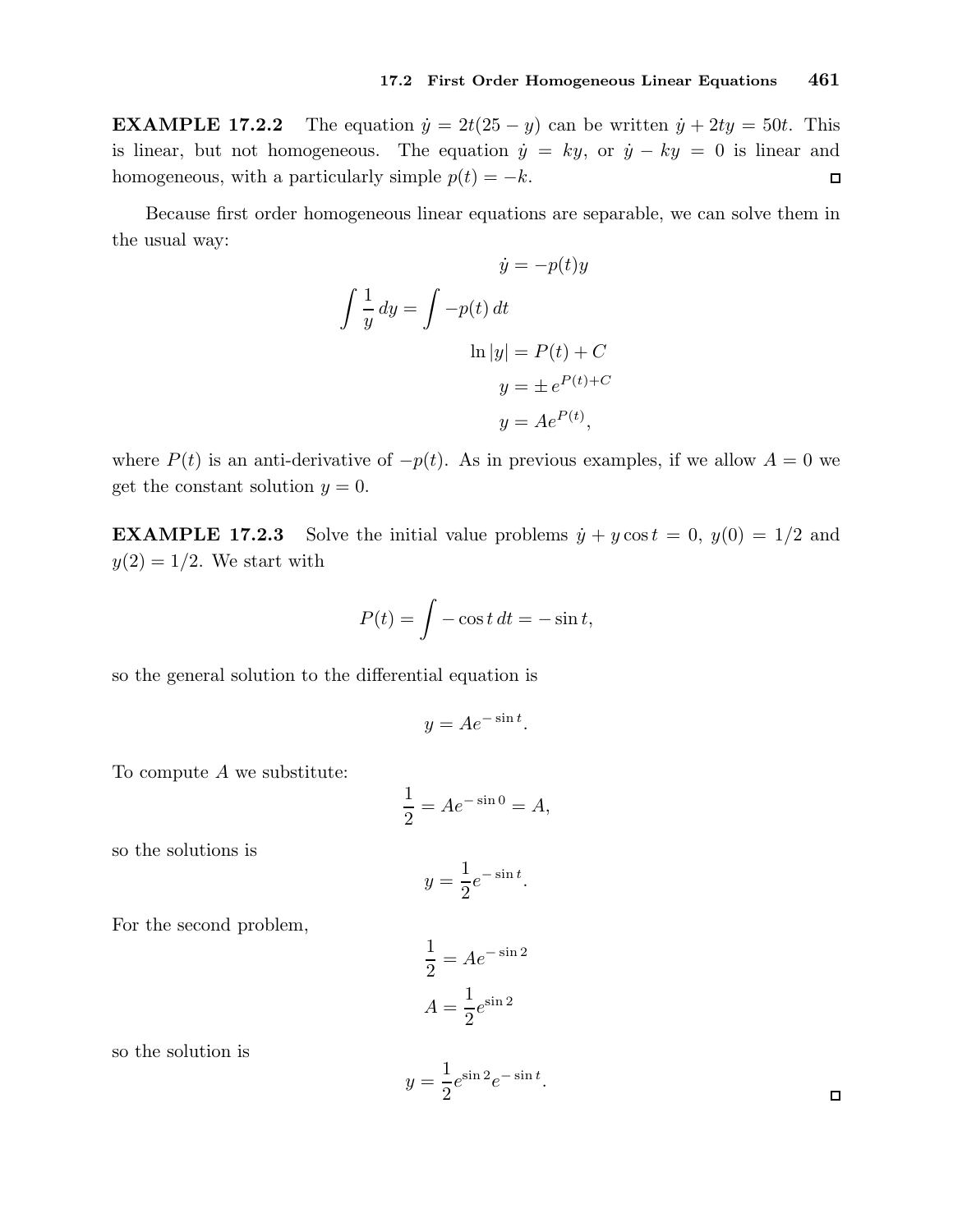**EXAMPLE 17.2.4** Solve the initial value problem  $t\dot{y} + 3y = 0$ ,  $y(1) = 2$ , assuming  $t > 0$ . We write the equation in standard form:  $\dot{y} + 3y/t = 0$ . Then

$$
P(t) = \int -\frac{3}{t} dt = -3 \ln t
$$

and

$$
y = Ae^{-3\ln t} = At^{-3}.
$$

Substituting to find  $A: 2 = A(1)^{-3} = A$ , so the solution is  $y = 2t^{-3}$ .

## Exercises 17.2.

Find the general solution of each equation in 1–4.

1.  $\dot{y} + 5y = 0 \Rightarrow$ 2.  $\dot{y} - 2y = 0 \Rightarrow$ 3.  $\dot{y} + \frac{y}{1+y}$  $\frac{9}{1+t^2} = 0 \Rightarrow$ 4.  $\dot{y} + t^2 y = 0 \Rightarrow$ 

In 5–14, solve the initial value problem.

- 5.  $\dot{y} + y = 0, y(0) = 4 \Rightarrow$ 6.  $\dot{y} - 3y = 0$ ,  $y(1) = -2$  ⇒ 7.  $\dot{y} + y \sin t = 0$ ,  $y(\pi) = 1 \Rightarrow$ 8.  $\dot{y} + ye^t = 0, y(0) = e \Rightarrow$ **9.**  $\dot{y} + y\sqrt{1+t^4} = 0, y(0) = 0 \Rightarrow$ 10.  $\dot{y} + y \cos(e^t) = 0, y(0) = 0 \Rightarrow$ 11.  $t\dot{y} - 2y = 0, y(1) = 4 \Rightarrow$ 12.  $t^2 \dot{y} + y = 0, y(1) = -2, t > 0 \Rightarrow$ 13.  $t^3 \dot{y} = 2y, y(1) = 1, t > 0 \Rightarrow$ 14.  $t^3 \dot{y} = 2y, y(1) = 0, t > 0 \Rightarrow$
- **15.** A function  $y(t)$  is a solution of  $\dot{y} + ky = 0$ . Suppose that  $y(0) = 100$  and  $y(2) = 4$ . Find k and find  $y(t)$ .  $\Rightarrow$
- **16.** A function  $y(t)$  is a solution of  $\dot{y} + t^k y = 0$ . Suppose that  $y(0) = 1$  and  $y(1) = e^{-13}$ . Find k and find  $y(t)$ .  $\Rightarrow$
- 17. A bacterial culture grows at a rate proportional to its population. If the population is one million at  $t = 0$  and 1.5 million at  $t = 1$  hour, find the population as a function of time.  $\Rightarrow$
- 18. A radioactive element decays with a half-life of 6 years. If a block of the element has mass 10 kilograms at  $t = 0$ , find the amount of the element at time  $t \Rightarrow$

 $\Box$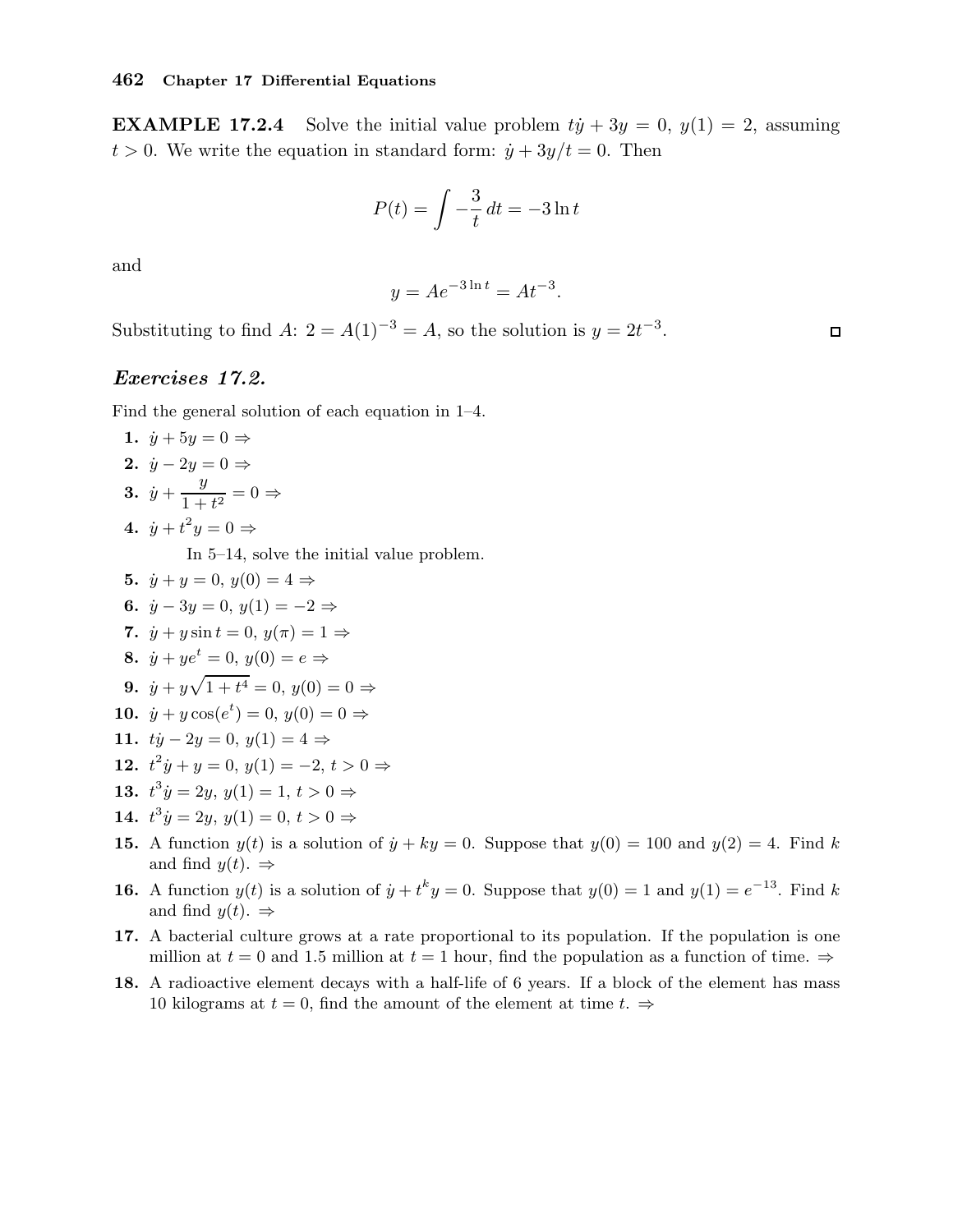## 17.3 First Order Linear Equations

As you might guess, a first order linear differential equation has the form  $\dot{y} + p(t)y = f(t)$ . Not only is this closely related in form to the first order homogeneous linear equation, we can use what we know about solving homogeneous equations to solve the general linear equation.

Suppose that  $y_1(t)$  and  $y_2(t)$  are solutions to  $\dot{y} + p(t)y = f(t)$ . Let  $g(t) = y_1 - y_2$ . Then

$$
g'(t) + p(t)g(t) = y'_1 - y'_2 + p(t)(y_1 - y_2)
$$
  
=  $(y'_1 + p(t)y_1) - (y'_2 + p(t)y_2)$   
=  $f(t) - f(t) = 0$ .

In other words,  $g(t) = y_1 - y_2$  is a solution to the homogeneous equation  $\dot{y} + p(t)y = 0$ . Turning this around, any solution to the linear equation  $\dot{y} + p(t)y = f(t)$ , call it  $y_1$ , can be written as  $y_2 + g(t)$ , for some particular  $y_2$  and some solution  $g(t)$  of the homogeneous equation  $\dot{y} + p(t)y = 0$ . Since we already know how to find all solutions of the homogeneous equation, finding just one solution to the equation  $\dot{y} + p(t)y = f(t)$  will give us all of them.

How might we find that one particular solution to  $\dot{y} + p(t)y = f(t)$ ? Again, it turns out that what we already know helps. We know that the general solution to the homogeneous equation  $\dot{y} + p(t)y = 0$  looks like  $Ae^{P(t)}$ . We now make an inspired guess: consider the function  $v(t)e^{P(t)}$ , in which we have replaced the constant parameter A with the function  $v(t)$ . This technique is called **variation of parameters**. For convenience write this as  $s(t) = v(t)h(t)$  where  $h(t) = e^{P(t)}$  is a solution to the homogeneous equation. Now let's compute a bit with  $s(t)$ :

$$
s'(t) + p(t)s(t) = v(t)h'(t) + v'(t)h(t) + p(t)v(t)h(t)
$$
  
=  $v(t)(h'(t) + p(t)h(t)) + v'(t)h(t)$   
=  $v'(t)h(t)$ .

The last equality is true because  $h'(t) + p(t)h(t) = 0$ , since  $h(t)$  is a solution to the homogeneous equation. We are hoping to find a function  $s(t)$  so that  $s'(t) + p(t)s(t) =$  $f(t)$ ; we will have such a function if we can arrange to have  $v'(t)h(t) = f(t)$ , that is,  $v'(t) = f(t)/h(t)$ . But this is as easy (or hard) as finding an anti-derivative of  $f(t)/h(t)$ . Putting this all together, the general solution to  $\dot{y} + p(t)y = f(t)$  is

$$
v(t)h(t) + Ae^{P(t)} = v(t)e^{P(t)} + Ae^{P(t)}.
$$

**EXAMPLE 17.3.1** Find the solution of the initial value problem  $\dot{y} + 3y/t = t^2$ ,  $y(1) =$  $1/2$ . First we find the general solution; since we are interested in a solution with a given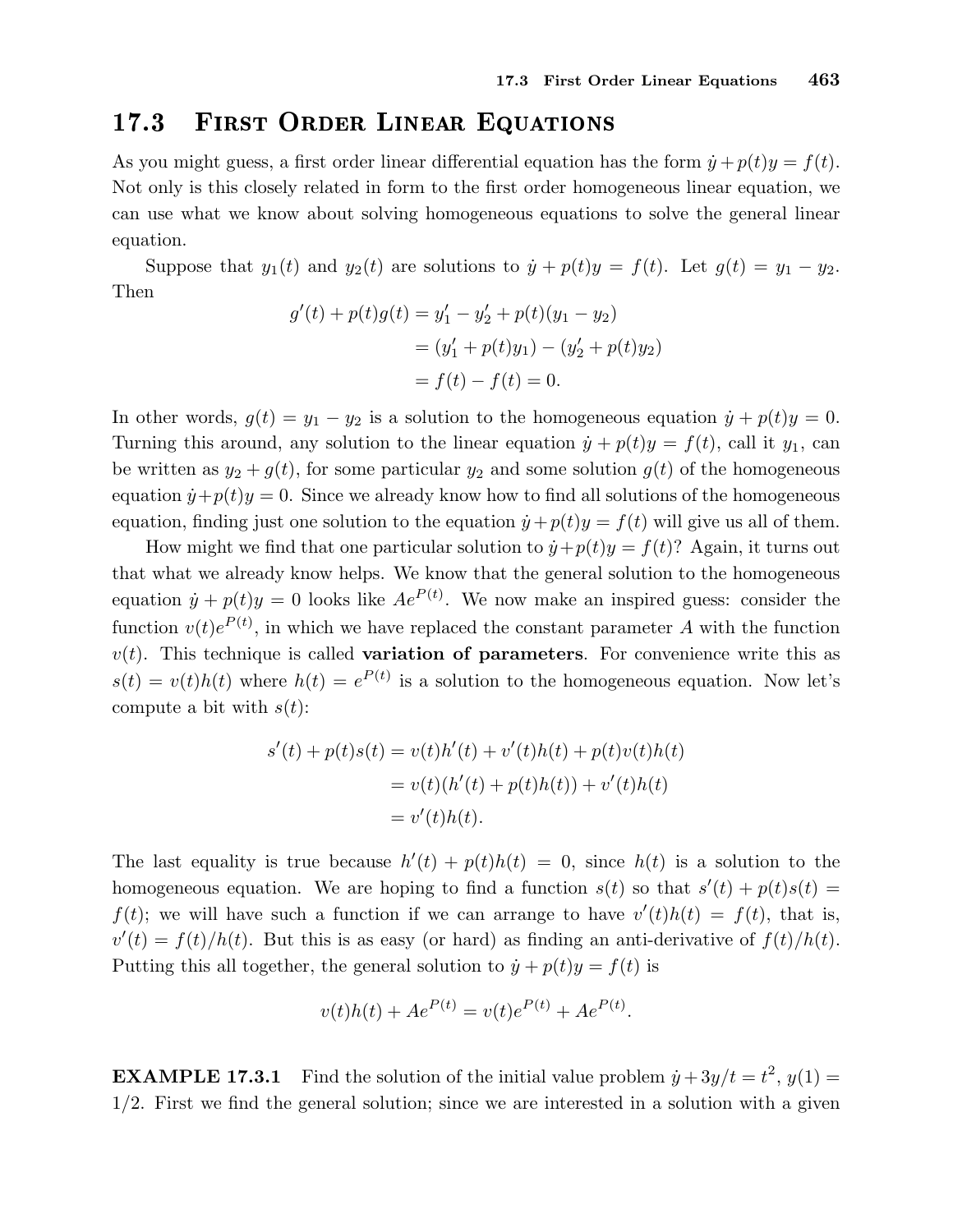condition at  $t = 1$ , we may assume  $t > 0$ . We start by solving the homogeneous equation as usual; call the solution g:

$$
g = Ae^{-\int (3/t) dt} = Ae^{-3\ln t} = At^{-3}.
$$

Then as in the discussion,  $h(t) = t^{-3}$  and  $v'(t) = t^2/t^{-3} = t^5$ , so  $v(t) = t^6/6$ . We know that every solution to the equation looks like

$$
v(t)t^{-3} + At^{-3} = \frac{t^6}{6}t^{-3} + At^{-3} = \frac{t^3}{6} + At^{-3}.
$$

Finally we substitute to find A:

$$
\frac{1}{2} = \frac{(1)^3}{6} + A(1)^{-3} = \frac{1}{6} + A
$$

$$
A = \frac{1}{2} - \frac{1}{6} = \frac{1}{3}.
$$

The solution is then

$$
y = \frac{t^3}{6} + \frac{1}{3}t^{-3}.
$$

Here is an alternate method for finding a particular solution to the differential equation, using an **integrating factor**. In the differential equation  $\dot{y} + p(t)y = f(t)$ , we note that if we multiply through by a function  $I(t)$  to get  $I(t)\dot{y} + I(t)p(t)y = I(t)f(t)$ , the left hand side looks like it could be a derivative computed by the product rule:

$$
\frac{d}{dt}(I(t)y) = I(t)\dot{y} + I'(t)y.
$$

Now if we could choose  $I(t)$  so that  $I'(t) = I(t)p(t)$ , this would be exactly the left hand side of the differential equation. But this is just a first order homogeneous linear equation, and we know a solution is  $I(t) = e^{Q(t)}$ , where  $Q(t) = \int p dt$ ; note that  $Q(t) = -P(t)$ , where  $P(t)$  appears in the variation of parameters method and  $P'(t) = -p$ . Now the modified differential equation is

$$
e^{-P(t)}\dot{y} + e^{-P(t)}p(t)y = e^{-P(t)}f(t)
$$

$$
\frac{d}{dt}(e^{-P(t)}y) = e^{-P(t)}f(t).
$$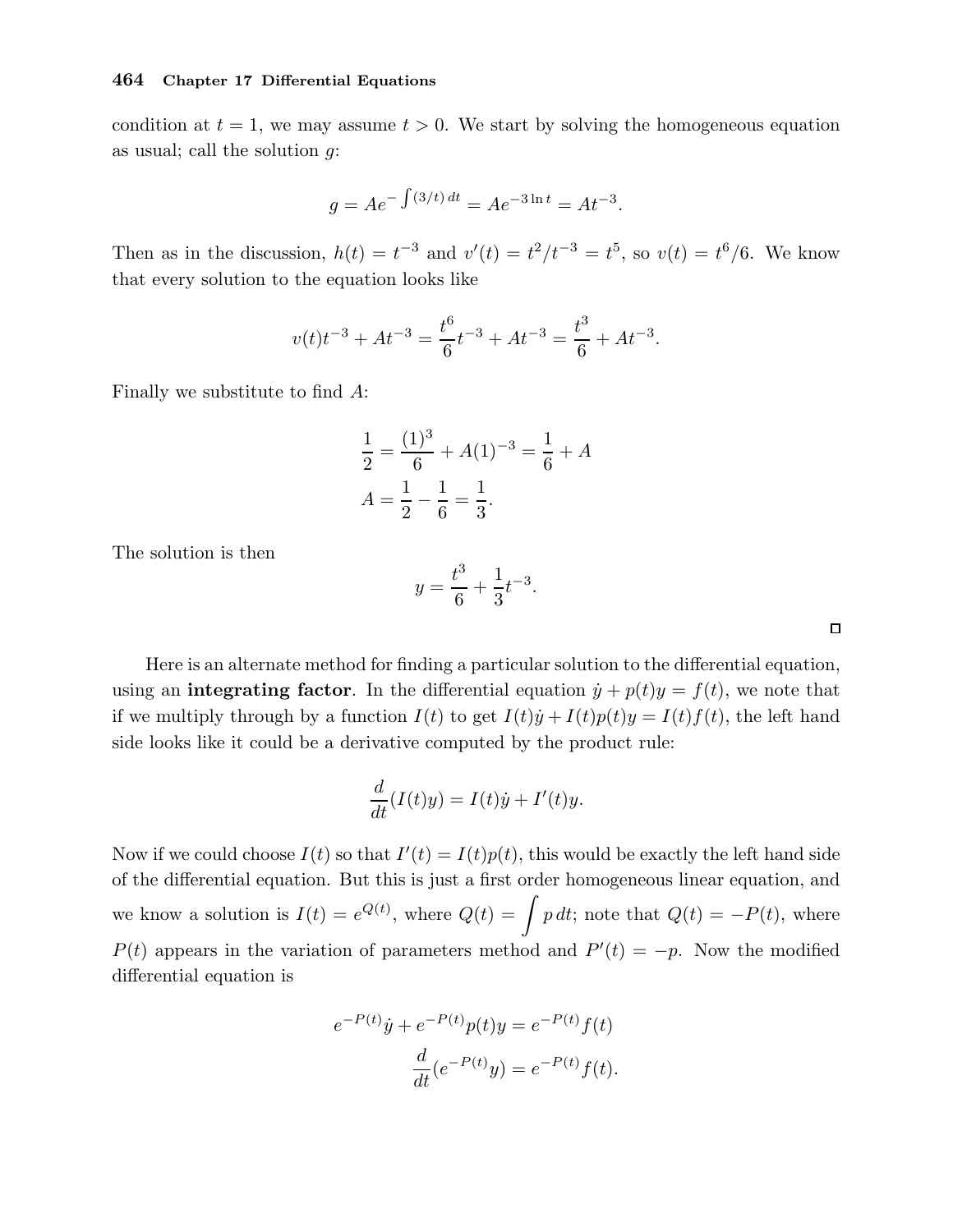Integrating both sides gives

$$
e^{-P(t)}y = \int e^{-P(t)}f(t) dt
$$

$$
y = e^{P(t)} \int e^{-P(t)}f(t) dt.
$$

If you look carefully, you will see that this is exactly the same solution we found by variation of parameters, because  $e^{-P(t)}f(t) = f(t)/h(t)$ .

Some people find it easier to remember how to use the integrating factor method than variation of parameters. Since ultimately they require the same calculation, you should use whichever of the two you find easier to recall. Using this method, the solution of the previous example would look just a bit different: Starting with  $\dot{y} + 3y/t = t^2$ , we recall that the integrating factor is  $e^{\int 3/t} = e^{3 \ln t} = t^3$ . Then we multiply through by the integrating factor and solve:

$$
t3 \dot{y} + t3 3y/t = t3 t2
$$

$$
t3 \dot{y} + t2 3y = t5
$$

$$
\frac{d}{dt}(t3 y) = t5
$$

$$
t3 y = t6/6
$$

$$
y = t3/6.
$$

This is the same answer, of course, and the problem is then finished just as before.

## Exercises 17.3.

In problems 1–10, find the general solution of the equation.

1.  $\dot{y} + 4y = 8 \Rightarrow$ 2.  $\dot{y} - 2y = 6 \Rightarrow$ 3.  $\dot{y} + t y = 5t \Rightarrow$ 4.  $\dot{y} + e^t y = -2e^t \Rightarrow$ 5.  $\dot{y} - y = t^2 \Rightarrow$ 6.  $2\dot{y} + y = t \Rightarrow$ 7.  $t\dot{y} - 2y = 1/t, t > 0 \Rightarrow$ 8.  $t\dot{y} + y = \sqrt{t}, t > 0 \Rightarrow$ 9.  $\dot{y}\cos t + y\sin t = 1, -\pi/2 < t < \pi/2 \Rightarrow$ 10.  $\dot{y} + y \sec t = \tan t, -\pi/2 < t < \pi/2 \Rightarrow$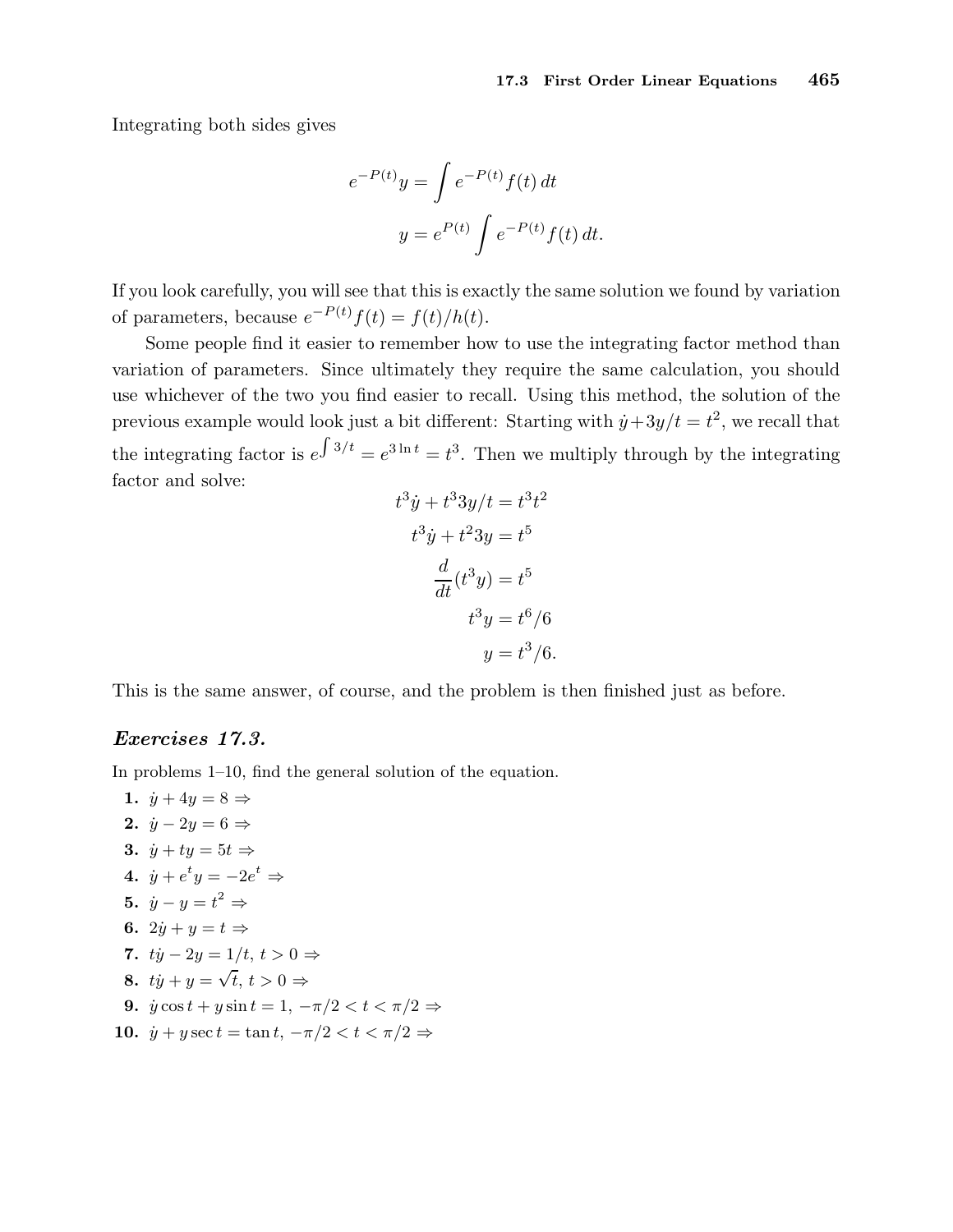## 17.4 Approximation

We have seen how to solve a restricted collection of differential equations, or more accurately, how to attempt to solve them—we may not be able to find the required antiderivatives. Not surprisingly, non-linear equations can be even more difficult to solve. Yet much is known about solutions to some more general equations.

Suppose  $\phi(t, y)$  is a function of two variables. A more general class of first order differential equations has the form  $\dot{y} = \phi(t, y)$ . This is not necessarily a linear first order equation, since  $\phi$  may depend on y in some complicated way; note however that  $\dot{y}$  appears in a very simple form. Under suitable conditions on the function  $\phi$ , it can be shown that every such differential equation has a solution, and moreover that for each initial condition the associated initial value problem has exactly one solution. In practical applications this is obviously a very desirable property.

**EXAMPLE 17.4.1** The equation  $\dot{y} = t - y^2$  is a first order non-linear equation, because y appears to the second power. We will not be able to solve this equation.  $\Box$ 

**EXAMPLE 17.4.2** The equation  $\dot{y} = y^2$  is also non-linear, but it is separable and can be solved by separation of variables.  $\Box$ 

Not all differential equations that are important in practice can be solved exactly, so techniques have been developed to approximate solutions. We describe one such technique, Euler's Method, which is simple though not particularly useful compared to some more sophisticated techniques.

Suppose we wish to approximate a solution to the initial value problem  $\dot{y} = \phi(t, y)$ ,  $y(t_0) = y_0$ , for  $t \geq t_0$ . Under reasonable conditions on  $\phi$ , we know the solution exists, represented by a curve in the t-y plane; call this solution  $f(t)$ . The point  $(t_0, y_0)$  is of course on this curve. We also know the slope of the curve at this point, namely  $\phi(t_0, y_0)$ . If we follow the tangent line for a brief distance, we arrive at a point that should be almost on the graph of  $f(t)$ , namely  $(t_0 + \Delta t, y_0 + \phi(t_0, y_0)\Delta t)$ ; call this point  $(t_1, y_1)$ . Now we pretend, in effect, that this point really is on the graph of  $f(t)$ , in which case we again know the slope of the curve through  $(t_1, y_1)$ , namely  $\phi(t_1, y_1)$ . So we can compute a new point,  $(t_2, y_2) = (t_1 + \Delta t, y_1 + \phi(t_1, y_1)\Delta t)$  that is a little farther along, still close to the graph of  $f(t)$  but probably not quite so close as  $(t_1, y_1)$ . We can continue in this way, doing a sequence of straightforward calculations, until we have an approximation  $(t_n, y_n)$ for whatever time  $t_n$  we need. At each step we do essentially the same calculation, namely

$$
(t_{i+1}, y_{i+1}) = (t_i + \Delta t, y_i + \phi(t_i, y_i)\Delta t).
$$

We expect that smaller time steps  $\Delta t$  will give better approximations, but of course it will require more work to compute to a specified time. It is possible to compute a guaranteed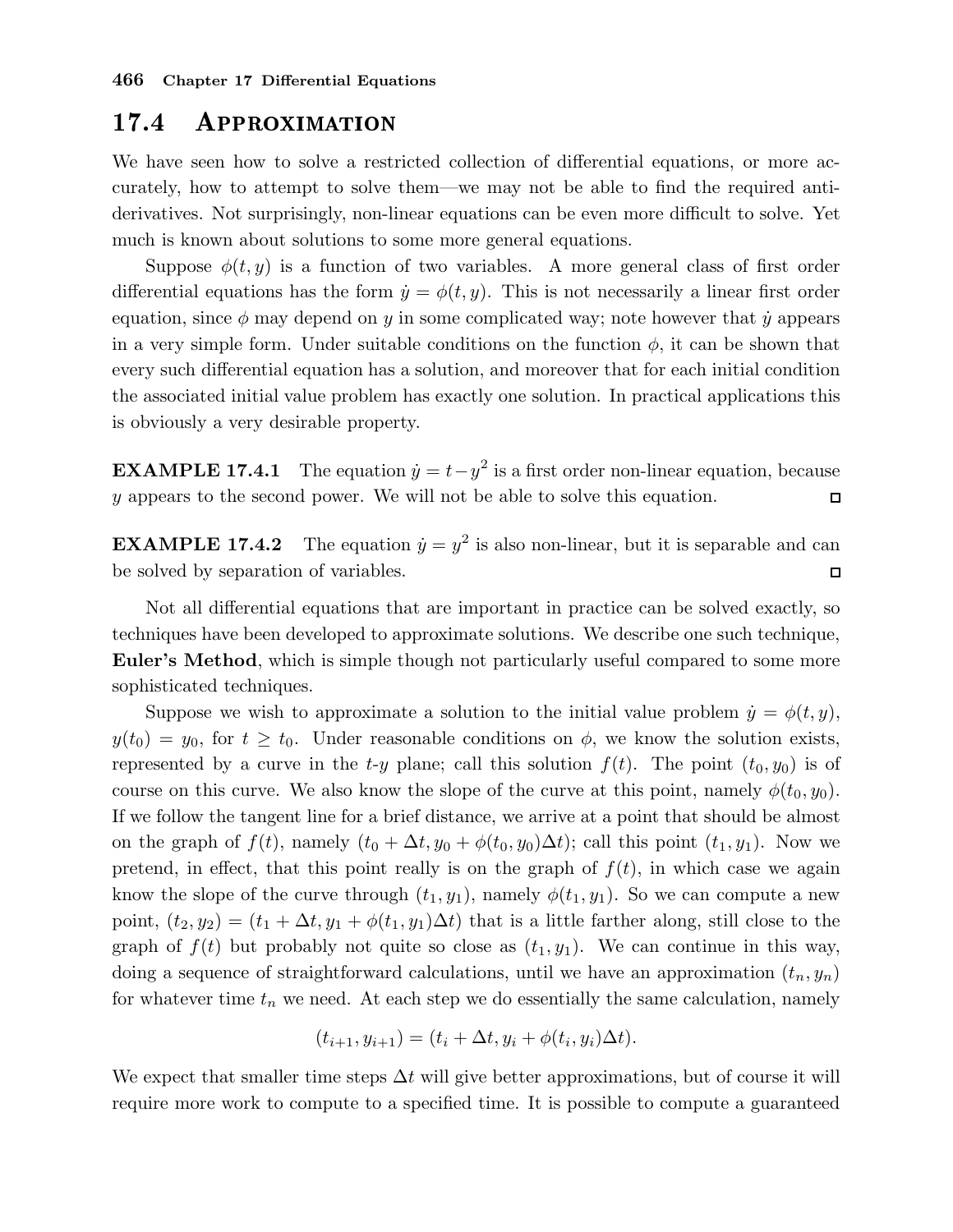upper bound on how far off the approximation might be, that is, how far  $y_n$  is from  $f(t_n)$ . Suffice it to say that the bound is not particularly good and that there are other more complicated approximation techniques that do better.

**EXAMPLE 17.4.3** Let us compute an approximation to the solution for  $\dot{y} = t - y^2$ ,  $y(0) = 0$ , when  $t = 1$ . We will use  $\Delta t = 0.2$ , which is easy to do even by hand, though we should not expect the resulting approximation to be very good. We get

$$
(t_1, y_1) = (0 + 0.2, 0 + (0 - 0^2)0.2) = (0.2, 0)
$$
  
\n
$$
(t_2, y_2) = (0.2 + 0.2, 0 + (0.2 - 0^2)0.2) = (0.4, 0.04)
$$
  
\n
$$
(t_3, y_3) = (0.6, 0.04 + (0.4 - 0.04^2)0.2) = (0.6, 0.11968)
$$
  
\n
$$
(t_4, y_4) = (0.8, 0.11968 + (0.6 - 0.11968^2)0.2) = (0.8, 0.23681533952)
$$
  
\n
$$
(t_5, y_5) = (1.0, 0.23681533952 + (0.6 - 0.23681533952^2)0.2) = (1.0, 0.385599038513605)
$$

So  $y(1) \approx 0.3856$ . As it turns out, this is not accurate to even one decimal place. Figure 17.4.1 shows these points connected by line segments (the lower curve) compared to a solution obtained by a much better approximation technique. Note that the shape is approximately correct even though the end points are quite far apart.



**Figure 17.4.1** Approximating a solution to  $\dot{y} = t - y^2$ ,  $y(0) = 0$ .

If you need to do Euler's method by hand, it is useful to construct a table to keep track of the work, as shown in figure 17.4.2. Each row holds the computation for a single step: the starting point  $(t_i, y_i)$ ; the stepsize  $\Delta t$ ; the computed slope  $\phi(t_i, y_i)$ ; the change in  $y, \Delta y = \phi(t_i, y_i) \Delta t$ ; and the new point,  $(t_{i+1}, y_{i+1}) = (t_i + \Delta t, y_i + \Delta y)$ . The starting point in each row is the newly computed point from the end of the previous row.

It is easy to write a short function in Sage to do Euler's method; see this Sage worksheet. $\Box$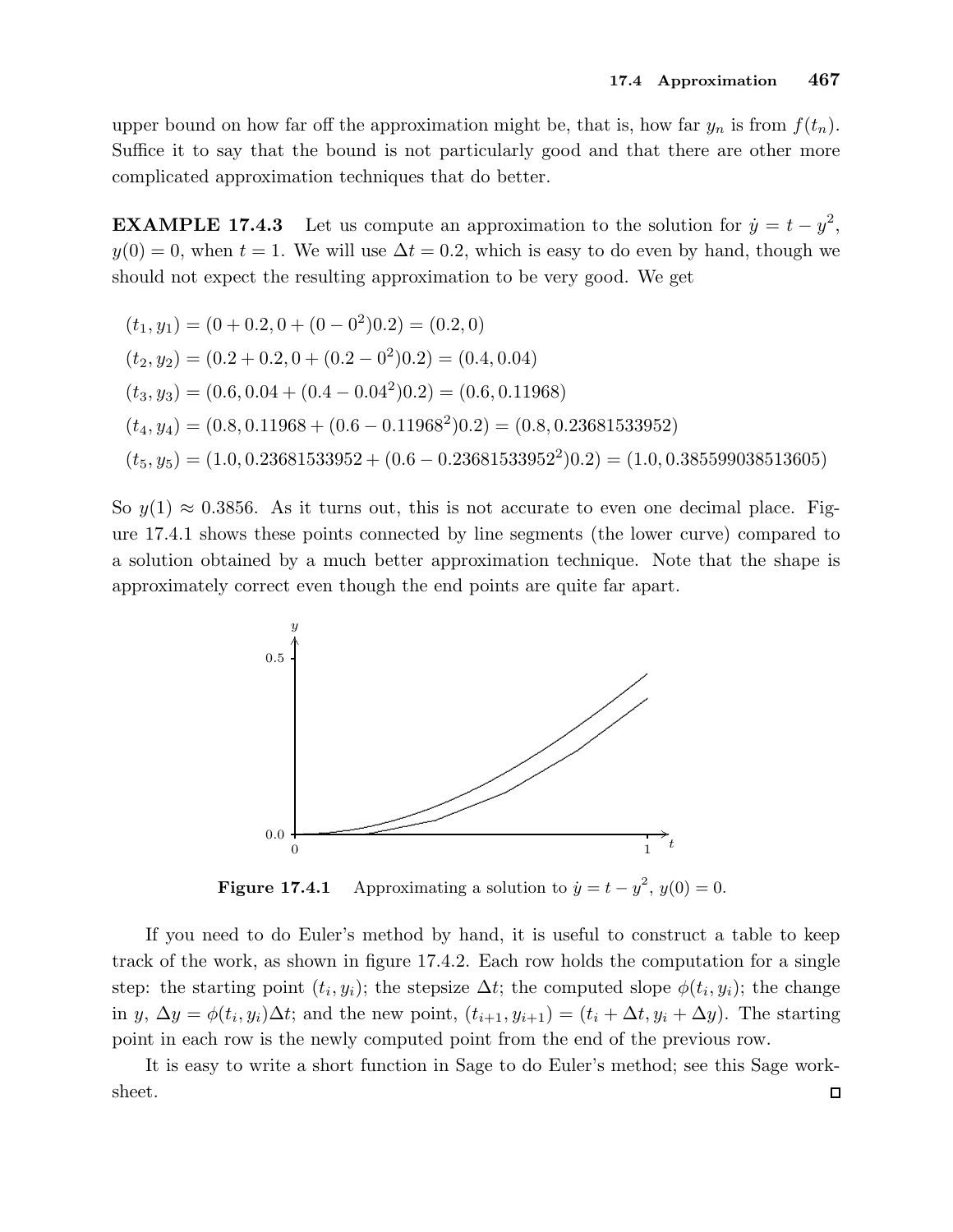| (t, y)         | $\Delta t$ | $\phi(t,y)$ | $\Delta y = \phi(t, y) \Delta t$ | $(t+\Delta t, y+\Delta y)$ |
|----------------|------------|-------------|----------------------------------|----------------------------|
| (0, 0)         | 0.2        |             |                                  | (0.2, 0)                   |
| (0.2, 0)       | 0.2        | 0.2         | 0.04                             | (0.4, 0.04)                |
| (0.4, 0.04)    | 0.2        | 0.3984      | 0.07968                          | (0.6, 0.11968)             |
| (0.6, 0.11968) | 0.2        | $0.58\dots$ | 0.117                            | (0.8, 0.236)               |
| (0.8, 0.236)   | 0.2        | 0.743       | 0.148                            | (1.0, 0.385)               |

Figure 17.4.2 Computing with Euler's Method.

Euler's method is related to another technique that can help in understanding a differential equation in a qualitative way. Euler's method is based on the ability to compute the slope of a solution curve at any point in the plane, simply by computing  $\phi(t, y)$ . If we compute  $\phi(t, y)$  at many points, say in a grid, and plot a small line segment with that slope at the point, we can get an idea of how solution curves must look. Such a plot is called a **slope field**. A slope field for  $\phi = t - y^2$  is shown in figure 17.4.3; compare this to figure 17.4.1. With a little practice, one can sketch reasonably accurate solution curves based on the slope field, in essence doing Euler's method visually.



**Figure 17.4.3** A slope field for  $\dot{y} = t - y^2$ .

Even when a differential equation can be solved explicitly, the slope field can help in understanding what the solutions look like with various initial conditions. Recall the logistic equation from exercise 13 in section 17.1,  $\dot{y} = ky(M - y)$ : y is a population at time  $t, M$  is a measure of how large a population the environment can support, and  $k$  measures the reproduction rate of the population. Figure 17.4.4 shows a slope field for this equation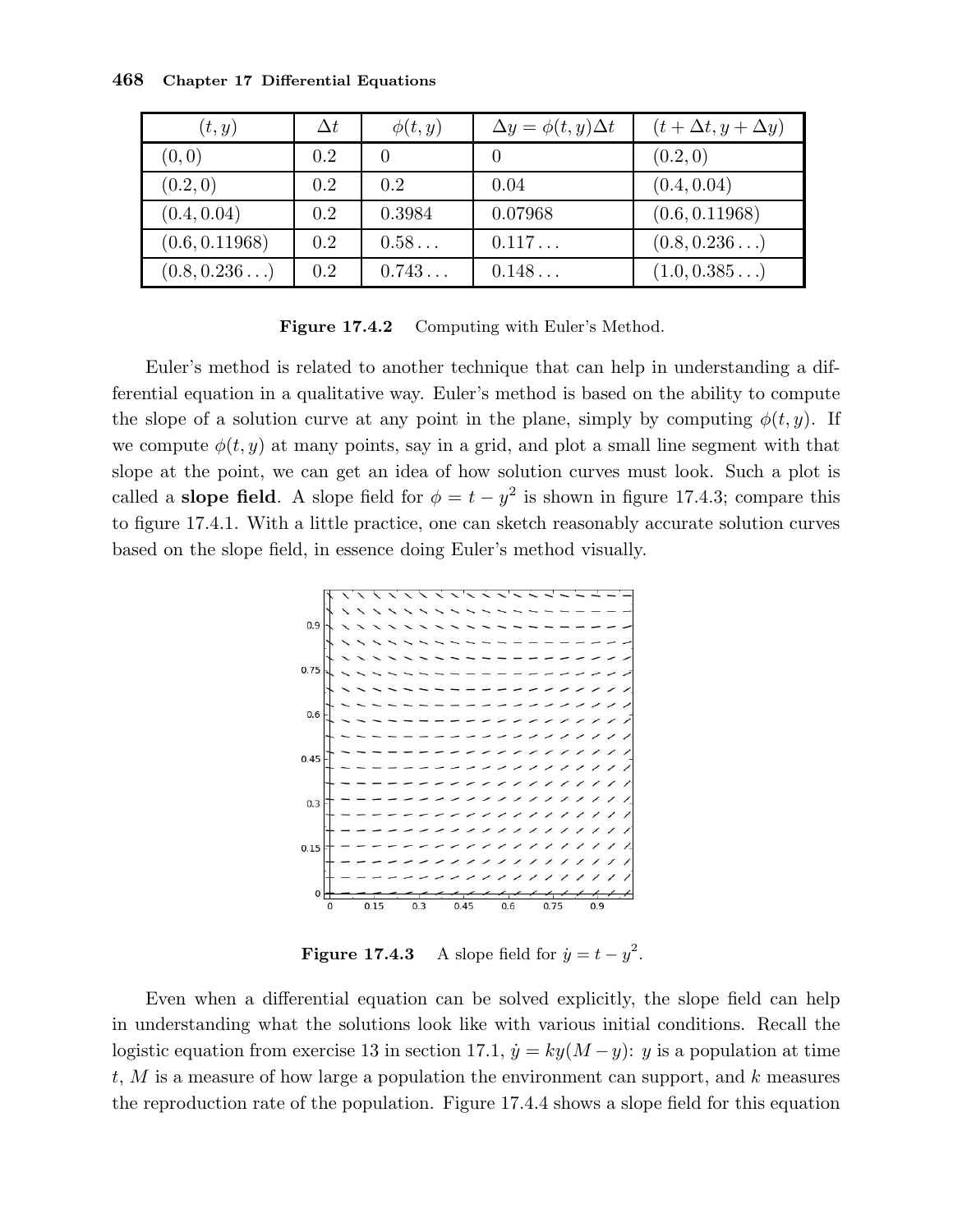that is quite informative. It is apparent that if the initial population is smaller than  $M$  it rises to M over the long term, while if the initial population is greater than  $M$  it decreases to M. It is quite easy to generate slope fields with Sage; follow the AP link in the figure caption.



Figure 17.4.4 A slope field for  $\dot{y} = 0.2y(10 - y)$ . (AP)

## Exercises 17.4.

In problems 1–4, compute the Euler approximations for the initial value problem for  $0 \le t \le 1$ and  $\Delta t = 0.2$ . Using Sage, generate the slope field first and attempt to sketch the solution curve. Then use Sage to compute better approximations with smaller values of  $\Delta t$ .

- 1.  $\dot{y} = t/y$ ,  $y(0) = 1 \Rightarrow$ 2.  $\dot{y} = t + y^3, y(0) = 1 \Rightarrow$ 3.  $\dot{y} = \cos(t + y), y(0) = 1 \Rightarrow$
- 4.  $\dot{y} = t \ln y, y(0) = 2 \Rightarrow$

#### SECOND ORDER HOMOGENEOUS EQUATIONS 17.5

A second order differential equation is one containing the second derivative. These are in general quite complicated, but one fairly simple type is useful: the second order linear equation with constant coefficients.

**EXAMPLE 17.5.1** Consider the intial value problem  $\ddot{y} - \dot{y} - 2y = 0$ ,  $y(0) = 5$ ,  $\dot{y}(0) = 0$ . We make an inspired guess: might there be a solution of the form  $e^{rt}$ ? This seems at least plausible, since in this case  $\ddot{y}$ ,  $\dot{y}$ , and y all involve  $e^{rt}$ .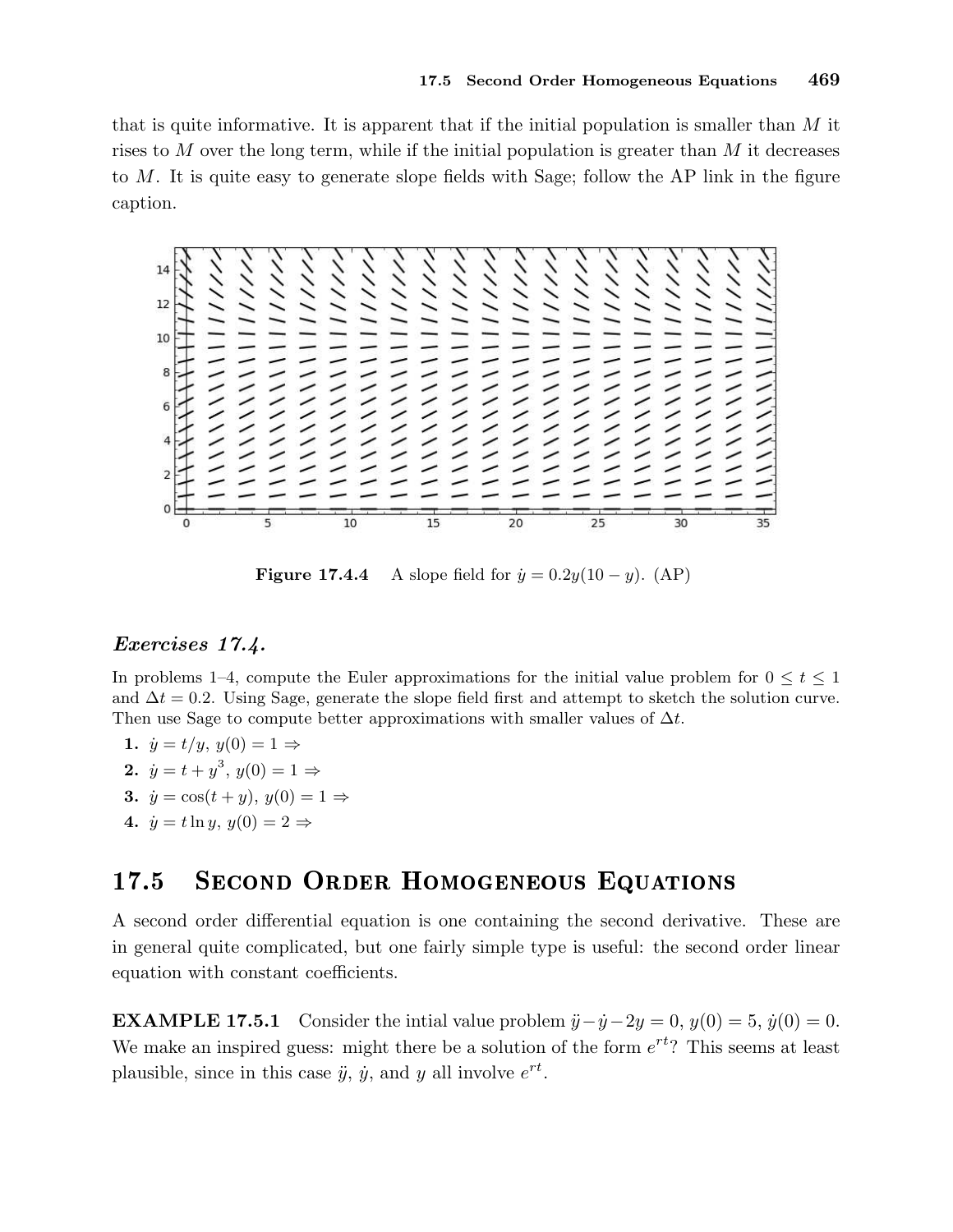If such a function is a solution then

$$
r^{2}e^{rt} - re^{rt} - 2e^{rt} = 0
$$

$$
e^{rt}(r^{2} - r - 2) = 0
$$

$$
(r^{2} - r - 2) = 0
$$

$$
(r - 2)(r + 1) = 0,
$$

so r is 2 or -1. Not only are  $f = e^{2t}$  and  $g = e^{-t}$  solutions, but notice that  $y = Af + Bg$ is also, for any constants  $A$  and  $B$ :

$$
(Af + Bg)'' - (Af + Bg)' - 2(Af + Bg) = Af'' + Bg'' - Af' - Bg' - 2Af - 2Bg
$$
  
=  $A(f'' - f' - 2f) + B(g'' - g' - 2g)$   
=  $A(0) + B(0) = 0$ .

Can we find A and B so that this is a solution to the initial value problem? Let's substitute:

$$
5 = y(0) = Af(0) + Bg(0) = Ae^{0} + Be^{0} = A + B
$$

and

$$
0 = \dot{y}(0) = Af'(0) + Bg'(0) = A2e^{0} + B(-1)e^{0} = 2A - B.
$$

So we need to find A and B that make both  $5 = A + B$  and  $0 = 2A - B$  true. This is a simple set of simultaneous equations: solve  $B = 2A$ , substitute to get  $5 = A + 2A = 3A$ . Then  $A = 5/3$  and  $B = 10/3$ , and the desired solution is  $(5/3)e^{2t} + (10/3)e^{-t}$ . You now see why the initial condition in this case included both  $y(0)$  and  $\dot{y}(0)$ : we needed two equations in the two unknowns  $A$  and  $B$  $\Box$ 

You should of course wonder whether there might be other solutions; the answer is no. We will not prove this, but here is the theorem that tells us what we need to know:

**THEOREM 17.5.2** Given the differential equation  $a\ddot{y} + b\dot{y} + cy = 0$ ,  $a \neq 0$ , consider the quadratic polynomial  $ax^2 + bx + c$ , called the **characteristic polynomial**. Using the quadratic formula, this polynomial always has one or two roots, call them  $r$  and  $s$ . The general solution of the differential equation is:

- (a)  $y = Ae^{rt} + Be^{st}$ , if the roots r and s are real numbers and  $r \neq s$ .
- (b)  $y = Ae^{rt} + Bte^{rt}$ , if  $r = s$  is real.
- (c)  $y = A\cos(\beta t)e^{\alpha t} + B\sin(\beta t)e^{\alpha t}$ , if the roots r and s are complex numbers  $\alpha + \beta i$ and  $\alpha - \beta i$ .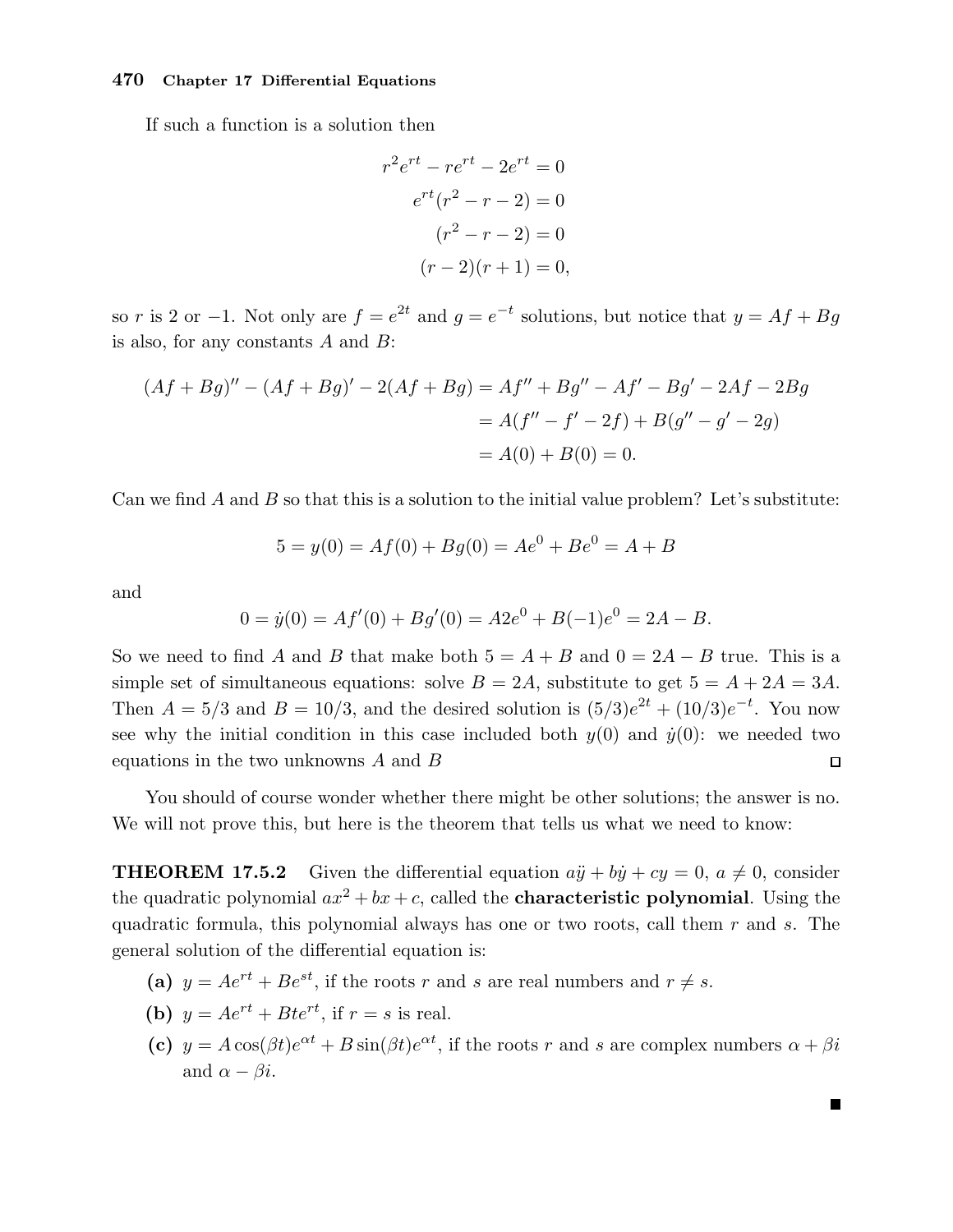**EXAMPLE 17.5.3** Suppose a mass m is hung on a spring with spring constant k. If the spring is compressed or stretched and then released, the mass will oscillate up and down. Because of friction, the oscillation will be damped: eventually the motion will cease. The damping will depend on the amount of friction; for example, if the system is suspended in oil the motion will cease sooner than if the system is in air. Using some simple physics, it is not hard to see that the position of the mass is described by this differential equation:  $m\ddot{y} + b\dot{y} + ky = 0$ . Using  $m = 1$ ,  $b = 4$ , and  $k = 5$  we find the motion of the mass. The characteristic polynomial is  $x^2 + 4x + 5$  with roots  $(-4 \pm \sqrt{16 - 20})/2 = -2 \pm i$ . Thus the general solution is  $y = A \cos(t) e^{-2t} + B \sin(t) e^{-2t}$ . Suppose we know that  $y(0) = 1$ and  $\dot{y}(0) = 2$ . Then as before we form two simultaneous equations: from  $y(0) = 1$  we get  $1 = A\cos(0)e^{0} + B\sin(0)e^{0} = A$ . For the second we compute

$$
\dot{y} = -2Ae^{-2t}\cos(t) + Ae^{-2t}(-\sin(t)) - 2Be^{-2t}\sin(t) + Be^{-2t}\cos(t),
$$

and then

$$
2 = -2Ae^{0}\cos(0) - Ae^{0}\sin(0) - 2Be^{0}\sin(0) + Be^{0}\cos(0) = -2A + B.
$$

So we get  $A = 1$ ,  $B = 4$ , and  $y = \cos(t)e^{-2t} + 4\sin(t)e^{-2t}$ .

Here is a useful trick that makes this easier to understand: We have  $y = (\cos t +$  $4\sin t$ ) $e^{-2t}$ . The expression cos  $t + 4\sin t$  is a bit reminiscent of the trigonometric formula  $\cos(\alpha - \beta) = \cos(\alpha)\cos(\beta) + \sin(\alpha)\sin(\beta)$  with  $\alpha = t$ . Let's rewrite it a bit as

$$
\sqrt{17}\left(\frac{1}{\sqrt{17}}\cos t + \frac{4}{\sqrt{17}}\sin t\right).
$$

Note that  $(1/\sqrt{17})^2 + (4/\sqrt{17})^2 = 1$ , which means that there is an angle  $\beta$  with  $\cos \beta =$  $1/\sqrt{17}$  and  $\sin \beta = 4/\sqrt{17}$  (of course,  $\beta$  may not be a "nice" angle). Then

$$
\cos t + 4\sin t = \sqrt{17} \left( \cos t \cos \beta + \sin \beta \sin t \right) = \sqrt{17} \cos(t - \beta).
$$

Thus, the solution may also be written  $y = \sqrt{17}e^{-2t}\cos(t-\beta)$ . This is a cosine curve that has been shifted  $\beta$  to the right; the  $\sqrt{17}e^{-2t}$  has the effect of diminishing the amplitude of the cosine as  $t$  increases; see figure 17.5.1. The oscillation is damped very quickly, so in the first graph it is not clear that this is an oscillation. The second graph shows a restricted range for t.  $\Box$ 

Other physical systems that oscillate can also be described by such differential equations. Some electric circuits, for example, generate oscillating current.

**EXAMPLE 17.5.4** Find the solution to the intial value problem  $\ddot{y} - 4\dot{y} + 4y = 0$ ,  $y(0) = -3$ ,  $\dot{y}(0) = 1$ . The characteristic polynomial is  $x^2 - 4x + 4 = (x - 2)^2$ , so there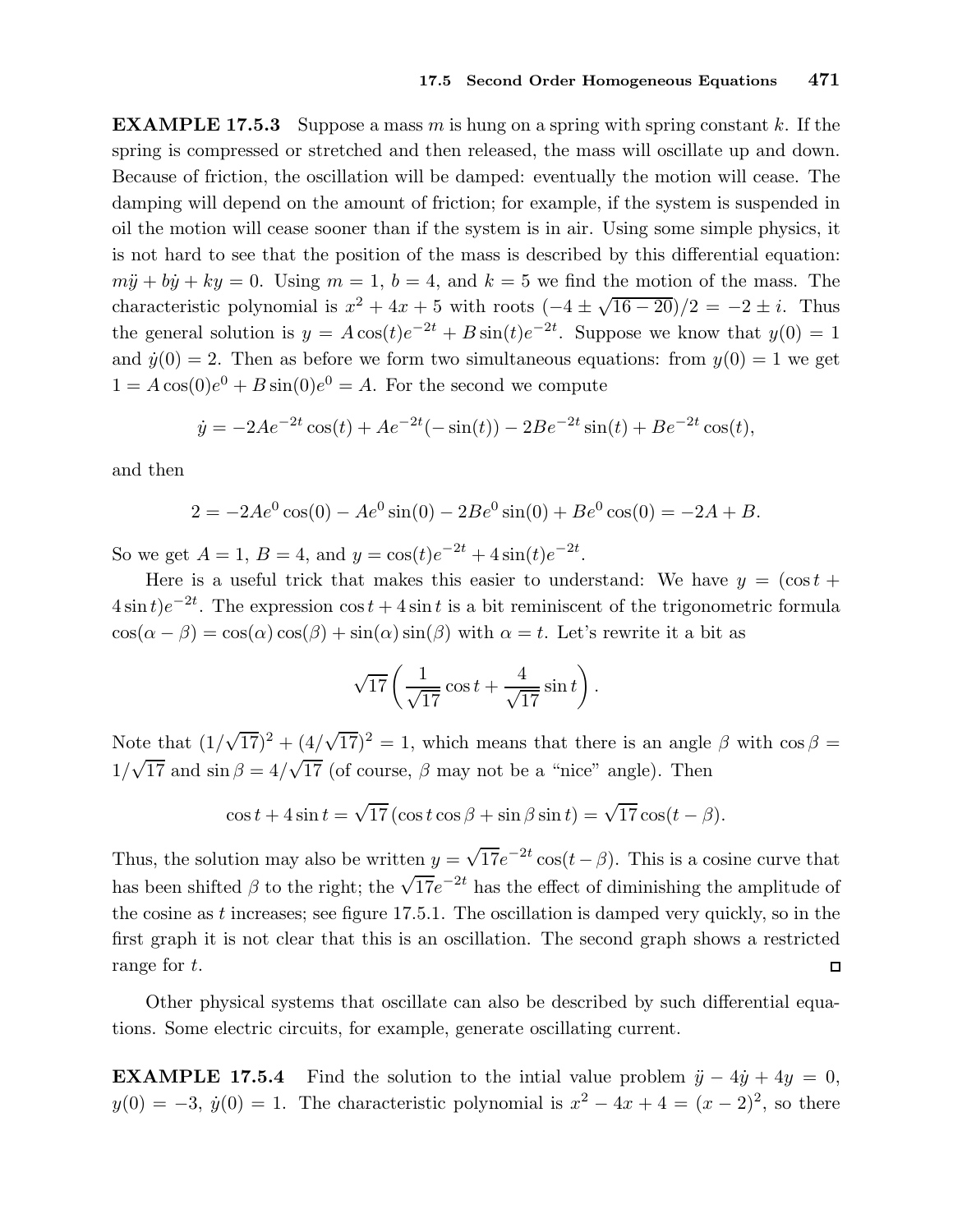

Figure 17.5.1 Graph of a damped oscillation.

is one root,  $r = 2$ , and the general solution is  $Ae^{2t} + Bte^{2t}$ . Substituting  $t = 0$  we get  $-3 = A + 0 = A$ . The first derivative is  $2Ae^{2t} + 2Bte^{2t} + Be^{2t}$ ; substituting  $t = 0$ gives  $1 = 2A + 0 + B = 2A + B = 2(-3) + B = -6 + B$ , so  $B = 7$ . The solution is  $-3e^{2t} + 7te^{2t}$ .  $\Box$ 

## Exercises 17.5.

- 1. Verify that the function in part (a) of theorem 17.5.2 is a solution to the differential equation  $a\ddot{y} + b\dot{y} + cy = 0.$
- 2. Verify that the function in part (b) of theorem 17.5.2 is a solution to the differential equation  $a\ddot{y} + b\dot{y} + cy = 0.$
- 3. Verify that the function in part (c) of theorem 17.5.2 is a solution to the differential equation  $a\ddot{y} + b\dot{y} + cy = 0.$
- 4. Solve the initial value problem  $\ddot{y} \omega^2 y = 0$ ,  $y(0) = 1$ ,  $\dot{y}(0) = 1$ , assuming  $\omega \neq 0$ .
- 5. Solve the initial value problem  $2\ddot{y} + 18y = 0$ ,  $y(0) = 2$ ,  $\dot{y}(0) = 15$ .  $\Rightarrow$
- **6.** Solve the initial value problem  $\ddot{y} + 6\dot{y} + 5y = 0$ ,  $y(0) = 1$ ,  $\dot{y}(0) = 0$ .  $\Rightarrow$
- 7. Solve the initial value problem  $\ddot{y} \dot{y} 12y = 0$ ,  $y(0) = 0$ ,  $\dot{y}(0) = 14$ .  $\Rightarrow$
- 8. Solve the initial value problem  $\ddot{y} + 12\dot{y} + 36y = 0$ ,  $y(0) = 5$ ,  $\dot{y}(0) = -10$ .  $\Rightarrow$
- 9. Solve the initial value problem  $\ddot{y} 8\dot{y} + 16y = 0$ ,  $y(0) = -3$ ,  $\dot{y}(0) = 4$ .  $\Rightarrow$
- 10. Solve the initial value problem  $\ddot{y} + 5y = 0$ ,  $y(0) = -2$ ,  $\dot{y}(0) = 5$ .  $\Rightarrow$
- 11. Solve the initial value problem  $\ddot{y} + y = 0$ ,  $y(\pi/4) = 0$ ,  $\dot{y}(\pi/4) = 2$ .  $\Rightarrow$
- 12. Solve the initial value problem  $\ddot{y} + 12\dot{y} + 37y = 0$ ,  $y(0) = 4$ ,  $\dot{y}(0) = 0$ .  $\Rightarrow$
- 13. Solve the initial value problem  $\ddot{y} + 6\dot{y} + 18y = 0$ ,  $y(0) = 0$ ,  $\dot{y}(0) = 6$ .  $\Rightarrow$
- **14.** Solve the initial value problem  $\ddot{y} + 4y = 0$ ,  $y(0) = \sqrt{3}$ ,  $\dot{y}(0) = 2$ . Put your answer in the form developed at the end of example 17.5.3.  $\Rightarrow$
- 15. Solve the initial value problem  $\ddot{y} + 100y = 0$ ,  $y(0) = 5$ ,  $\dot{y}(0) = 50$ . Put your answer in the form developed at the end of example 17.5.3.  $\Rightarrow$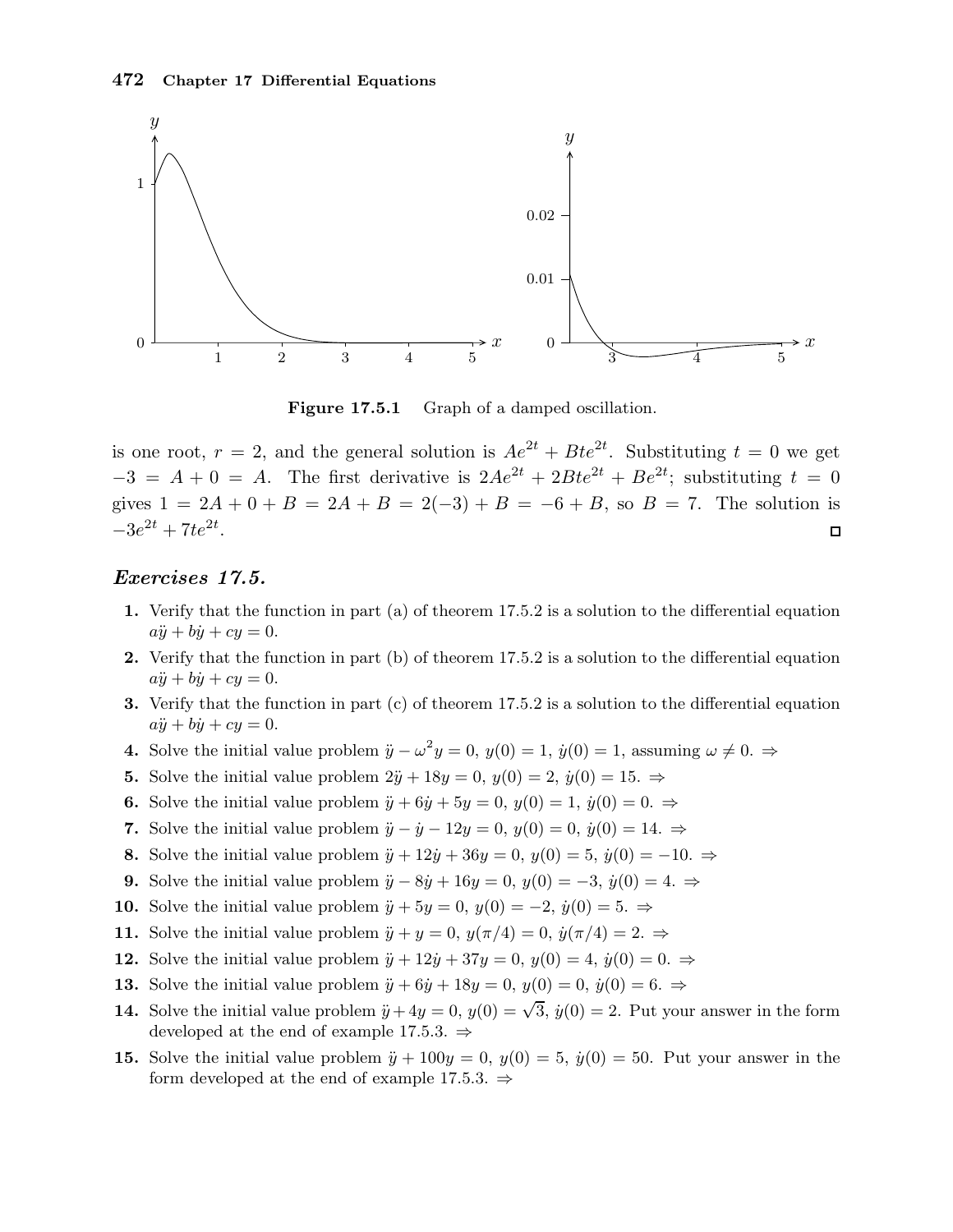- 16. Solve the initial value problem  $\ddot{y} + 4\dot{y} + 13y = 0$ ,  $y(0) = 1$ ,  $\dot{y}(0) = 1$ . Put your answer in the form developed at the end of example 17.5.3.  $\Rightarrow$
- 17. Solve the initial value problem  $\ddot{y} 8\dot{y} + 25y = 0$ ,  $y(0) = 3$ ,  $\dot{y}(0) = 0$ . Put your answer in the form developed at the end of example 17.5.3.  $\Rightarrow$
- 18. A mass-spring system  $m\ddot{y} + b\dot{y} + ky$  has  $k = 29$ ,  $b = 4$ , and  $m = 1$ . At time  $t = 0$  the position is  $y(0) = 2$  and the velocity is  $\dot{y}(0) = 1$ . Find  $y(t) \Rightarrow$
- 19. A mass-spring system  $m\ddot{y} + b\dot{y} + ky$  has  $k = 24$ ,  $b = 12$ , and  $m = 3$ . At time  $t = 0$  the position is  $y(0) = 0$  and the velocity is  $\dot{y}(0) = -1$ . Find  $y(t) \Rightarrow$
- 20. Consider the differential equation  $a\ddot{y} + b\dot{y} = 0$ , with a and b both non-zero. Find the general solution by the method of this section. Now let  $g = \dot{y}$ ; the equation may be written as  $a\dot{q} + b\dot{q} = 0$ , a first order linear homogeneous equation. Solve this for q, then use the relationship  $g = \dot{y}$  to find y.
- **21.** Suppose that  $y(t)$  is a solution to  $a\ddot{y} + b\dot{y} + cy = 0$ ,  $y(t_0) = 0$ ,  $\dot{y}(t_0) = 0$ . Show that  $y(t) = 0$ .

#### SECOND ORDER LINEAR EQUATIONS 17.6

Now we consider second order equations of the form  $a\ddot{y} + b\dot{y} + cy = f(t)$ , with a, b, and c constant. Of course, if  $a = 0$  this is really a first order equation, so we assume  $a \neq 0$ . Also, much as in exercise 20 of section 17.5, if  $c = 0$  we can solve the related first order equation  $ah + bh = f(t)$ , and then solve  $h = \dot{y}$  for y. So we will only examine examples in which  $c \neq 0$ .

Suppose that  $y_1(t)$  and  $y_2(t)$  are solutions to  $a\ddot{y} + b\dot{y} + cy = f(t)$ , and consider the function  $h = y_1 - y_2$ . We substitute this function into the left hand side of the differential equation and simplify:

$$
a(y_1 - y_2)'' + b(y_1 - y_2)' + c(y_1 - y_2) = ay_1'' + by_1' + cy_1 - (ay_2'' + by_2' + cy_2) = f(t) - f(t) = 0.
$$

So h is a solution to the homogeneous equation  $a\ddot{y} + b\dot{y} + cy = 0$ . Since we know how to find all such  $h$ , then with just one particular solution  $y_2$  we can express all possible solutions  $y_1$ , namely,  $y_1 = h + y_2$ , where now h is the general solution to the homogeneous equation. Of course, this is exactly how we approached the first order linear equation.

To make use of this observation we need a method to find a single solution  $y_2$ . This turns out to be somewhat more difficult than the first order case, but if  $f(t)$  is of a certain simple form, we can find a solution using the **method of undetermined coefficients**, sometimes more whimsically called the method of judicious guessing.

**EXAMPLE 17.6.1** Solve the differential equation  $\ddot{y} - \dot{y} - 6y = 18t^2 + 5$ . The general solution of the homogeneous equation is  $Ae^{3t} + Be^{-2t}$ . We guess that a solution to the non-homogeneous equation might look like  $f(t)$  itself, namely, a quadratic  $y = at^2 + bt + c$ .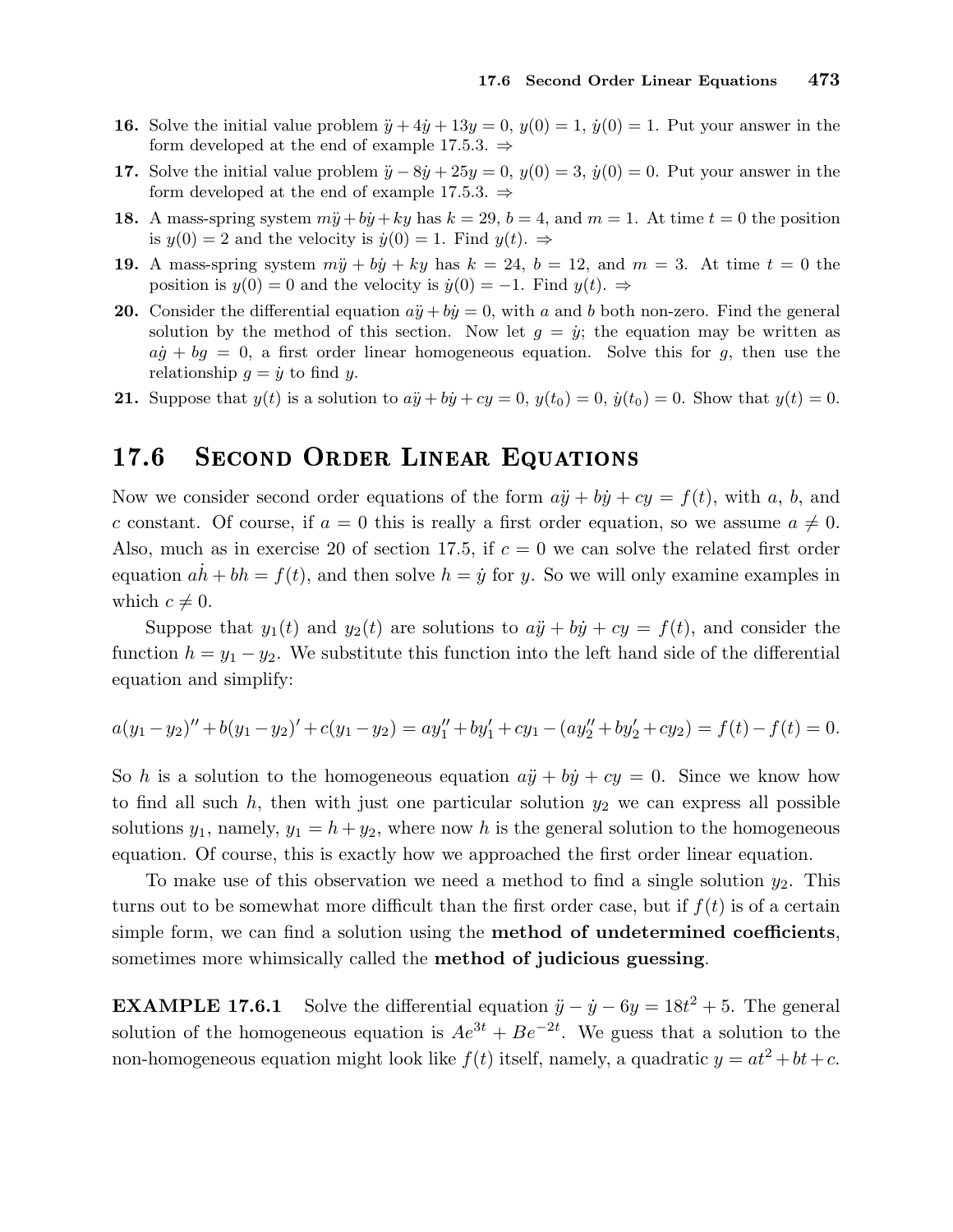Substituting this guess into the differential equation we get

$$
\ddot{y} - \dot{y} - 6y = 2a - (2at + b) - 6(at^2 + bt + c) = -6at^2 + (-2a - 6b)t + (2a - b - 6c).
$$

We want this to equal  $18t^2 + 5$ , so we need

$$
-6a = 18
$$

$$
-2a - 6b = 0
$$

$$
2a - b - 6c = 5
$$

This is a system of three equations in three unknowns and is not hard to solve:  $a = -3$ ,  $b = 1, c = -2$ . Thus the general solution to the differential equation is  $Ae^{3t} + Be^{-2t}$  $3t^2 + t - 2$ .  $\Box$ 

So the "judicious guess" is a function with the same form as  $f(t)$  but with undetermined (or better, yet to be determined) coefficients. This works whenever  $f(t)$  is a polynomial.

**EXAMPLE 17.6.2** Consider the initial value problem  $m\ddot{y} + ky = -mq$ ,  $y(0) = 2$ ,  $y(0) = 50$ . The left hand side represents a mass-spring system with no damping, i.e.,  $b = 0$ . Unlike the homogeneous case, we now consider the force due to gravity,  $-mg$ , assuming the spring is vertical at the surface of the earth, so that  $q = 980$ . To be specific, let us take  $m = 1$  and  $k = 100$ . The general solution to the homogeneous equation is  $A\cos(10t) + B\sin(10t)$ . For the solution to the non-homogeneous equation we guess simply a constant  $y = a$ , since  $-mg = -980$  is a constant. Then  $\ddot{y} + 100y = 100a$  so  $a = -980/100 = -9.8$ . The desired general solution is then  $A\cos(10t) + B\sin(10t) - 9.8$ . Substituting the initial conditions we get

$$
2 = A - 9.8
$$

$$
50 = 10B
$$

so  $A = 11.8$  and  $B = 5$  and the solution is  $11.8 \cos(10t) + 5 \sin(10t) - 9.8$ .

 $\Box$ 

More generally, this method can be used when a function similar to  $f(t)$  has derivatives that are also similar to  $f(t)$ ; in the examples so far, since  $f(t)$  was a polynomial, so were its derivatives. The method will work if  $f(t)$  has the form  $p(t)e^{\alpha t}\cos(\beta t) + q(t)e^{\alpha t}\sin(\beta t)$ , where  $p(t)$  and  $q(t)$  are polynomials; when  $\alpha = \beta = 0$  this is simply  $p(t)$ , a polynomial. In the most general form it is not simple to describe the appropriate judicious guess; we content ourselves with some examples to illustrate the process.

**EXAMPLE 17.6.3** Find the general solution to  $\ddot{y} + 7\dot{y} + 10y = e^{3t}$ . The characteristic equation is  $r^2 + 7r + 10 = (r + 5)(r + 2)$ , so the solution to the homogeneous equation is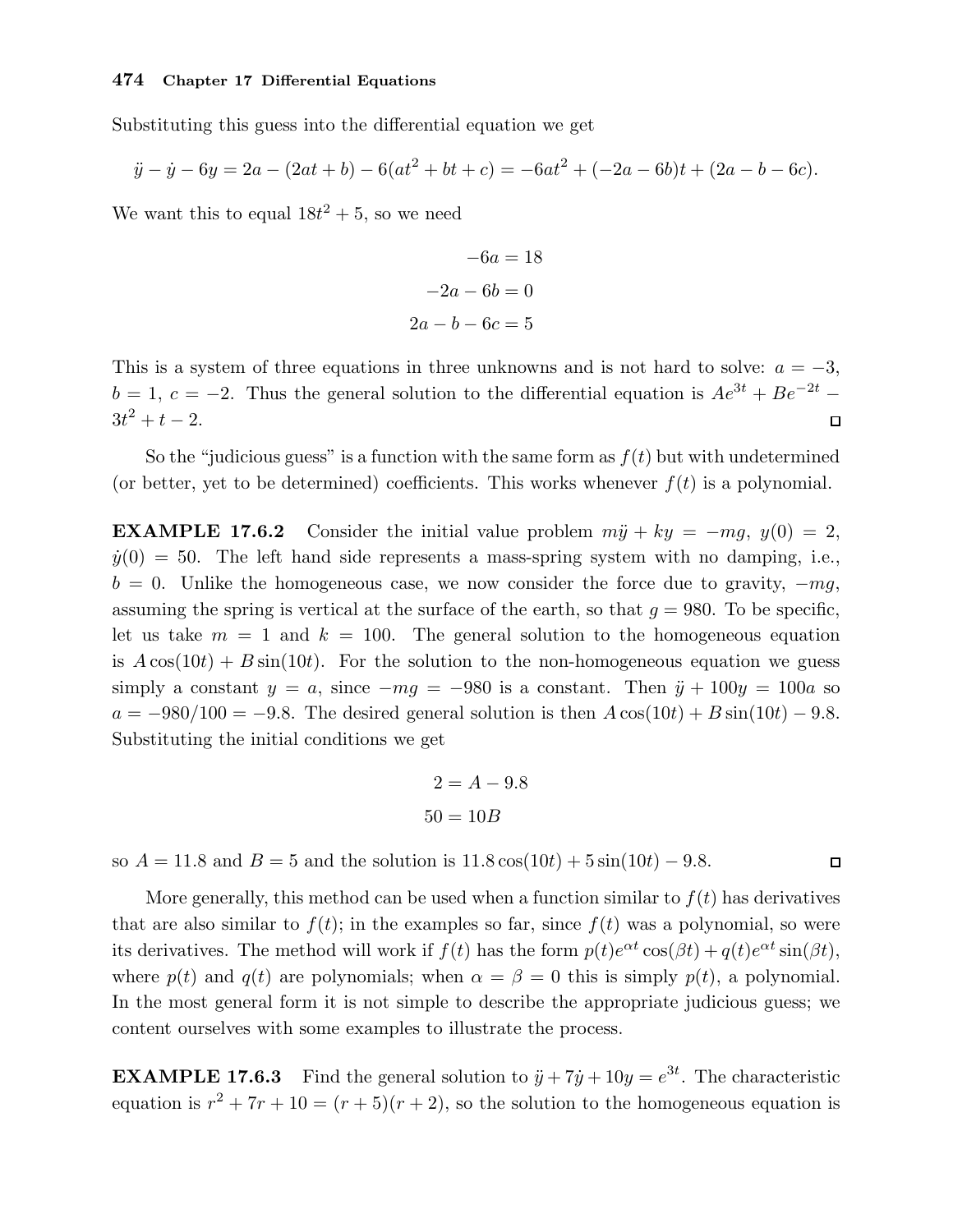$Ae^{-5t} + Be^{-2t}$ . For a particular solution to the inhomogeneous equation we guess  $Ce^{3t}$ . Substituting we get

$$
9Ce^{3t} + 21Ce^{3t} + 10Ce^{3t} = e^{3t}40C.
$$

When  $C = 1/40$  this is equal to  $f(t) = e^{3t}$ , so the solution is  $Ae^{-5t} + Be^{-2t} + (1/40)e^{3t}$ .  $\Box$ 

**EXAMPLE 17.6.4** Find the general solution to  $\ddot{y} + 7\dot{y} + 10y = e^{-2t}$ . Following the last example we might guess  $Ce^{-2t}$ , but since this is a solution to the homogeneous equation it cannot work. Instead we guess  $Cte^{-2t}$ . Then

$$
(-2Ce^{-2t} - 2Ce^{-2t} + 4Cte^{-2t}) + 7(Ce^{-2t} - 2Cte^{-2t}) + 10Cte^{-2t} = e^{-2t}(-3C).
$$

Then  $C = -1/3$  and the solution is  $Ae^{-5t} + Be^{-2t} - (1/3)te^{-2t}$ .

In general, if  $f(t) = e^{kt}$  and k is one of the roots of the characteristic equation, then we guess  $Cte^{kt}$  instead of  $Ce^{kt}$ . If k is the only root of the characteristic equation, then  $Cte^{kt}$  will not work, and we must guess  $Ct^2e^{kt}$ .

**EXAMPLE 17.6.5** Find the general solution to  $\ddot{y} - 6\dot{y} + 9y = e^{3t}$ . The characteristic equation is  $r^2 - 6r + 9 = (r - 3)^2$ , so the general solution to the homogeneous equation is  $Ae^{3t} + Bte^{3t}$ . Guessing  $Ct^2e^{3t}$  for the particular solution, we get

$$
(9Ct2e3t + 6Cte3t + 6Cte3t + 2Ce3t) - 6(3Ct2e3t + 2Cte3t) + 9Ct2e3t = e3t2C.
$$

The solution is thus  $Ae^{3t} + Bte^{3t} + (1/2)t^2e^{3t}$ .

It is common in various physical systems to encounter an  $f(t)$  of the form  $a \cos(\omega t)$  +  $b \sin(\omega t)$ .

**EXAMPLE 17.6.6** Find the general solution to  $\ddot{y} + 6\dot{y} + 25y = \cos(4t)$ . The roots of the characteristic equation are  $-3 \pm 4i$ , so the solution to the homogeneous equation is  $e^{-3t}(A\cos(4t) + B\sin(4t))$ . For a particular solution, we guess  $C\cos(4t) + D\sin(4t)$ . Substituting as usual:

$$
(-16C\cos(4t) + -16D\sin(4t)) + 6(-4C\sin(4t) + 4D\cos(4t)) + 25(C\cos(4t) + D\sin(4t))
$$
  
= (24D + 9C)cos(4t) + (-24C + 9D)sin(4t).

To make this equal to  $\cos(4t)$  we need

$$
24D + 9C = 1
$$

$$
9D - 24C = 0
$$

which gives  $C = 1/73$  and  $D = 8/219$ . The full solution is then  $e^{-3t}(A\cos(4t) + B\sin(4t))$ +  $(1/73)\cos(4t) + (8/219)\sin(4t).$ 

$$
\Box
$$

 $\Box$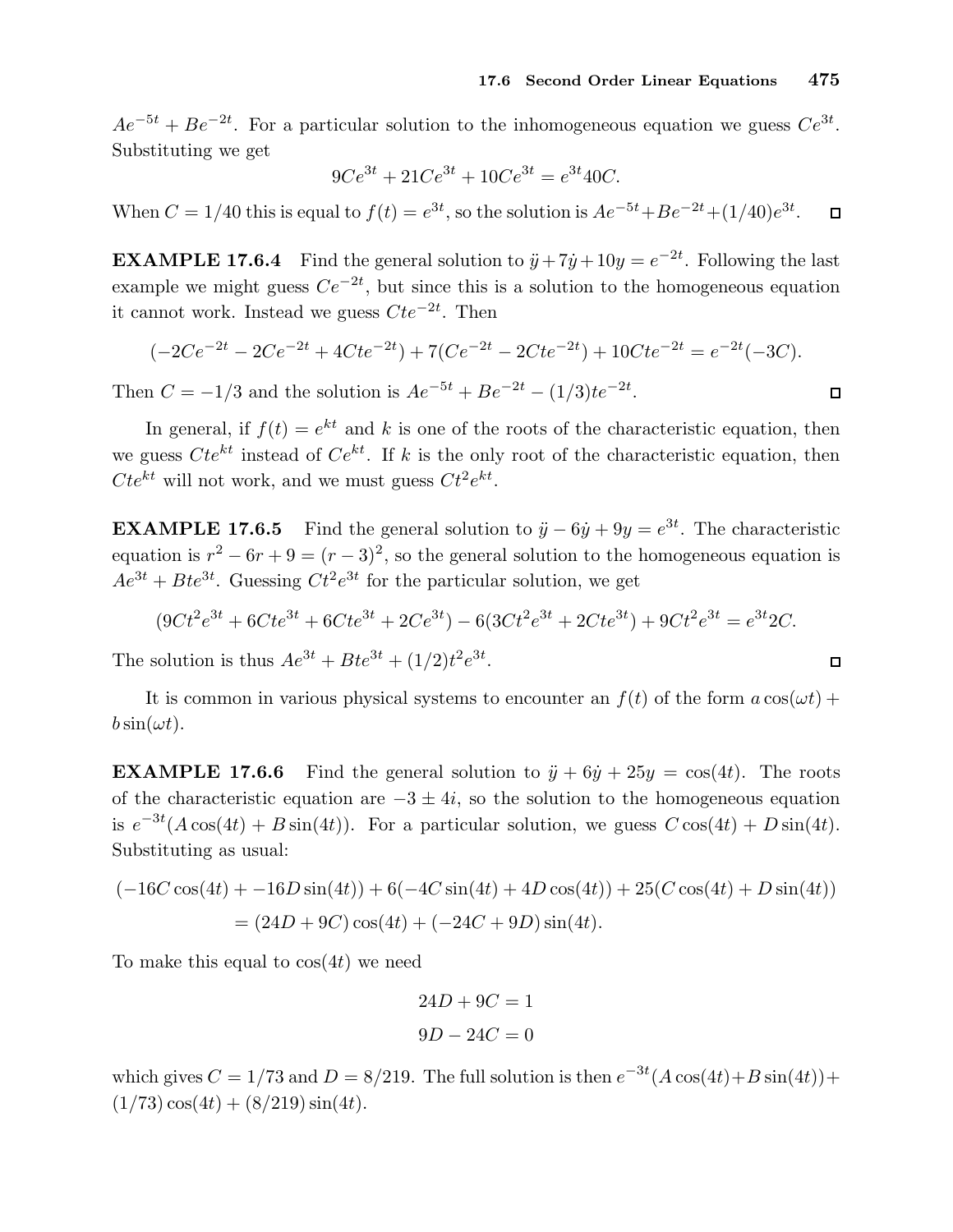The function  $e^{-3t}(A\cos(4t) + B\sin(4t))$  is a damped oscillation as in example 17.5.3, while  $(1/73)\cos(4t) + (8/219)\sin(4t)$  is a simple undamped oscillation. As t increases, the sum  $e^{-3t}(A\cos(4t) + B\sin(4t))$  approaches zero, so the solution

$$
e^{-3t}(A\cos(4t) + B\sin(4t)) + (1/73)\cos(4t) + (8/219)\sin(4t)
$$

becomes more and more like the simple oscillation  $(1/73)\cos(4t) + (8/219)\sin(4t)$ —notice that the initial conditions don't matter to this long term behavior. The damped portion is called the transient part of the solution, and the simple oscillation is called the steady state part of the solution. A physical example is a mass-spring system. If the only force on the mass is due to the spring, then the behavior of the system is a damped oscillation. If in addition an external force is applied to the mass, and if the force varies according to a function of the form  $a \cos(\omega t) + b \sin(\omega t)$ , then the long term behavior will be a simple oscillation determined by the steady state part of the general solution; the initial position of the mass will not matter.  $\Box$ 

As with the exponential form, such a simple guess may not work.

**EXAMPLE 17.6.7** Find the general solution to  $\ddot{y} + 16y = -\sin(4t)$ . The roots of the characteristic equation are  $\pm 4i$ , so the solution to the homogeneous equation is  $A\cos(4t) + B\sin(4t)$ . Since both  $\cos(4t)$  and  $\sin(4t)$  are solutions to the homogeneous equation,  $C \cos(4t) + D \sin(4t)$  is also, so it cannot be a solution to the non-homogeneous equation. Instead, we guess  $Ct\cos(4t) + Dt\sin(4t)$ . Then substituting:

$$
(-16Ct\cos(4t) - 16D\sin(4t) + 8D\cos(4t) - 8C\sin(4t))) + 16(Ct\cos(4t) + Dt\sin(4t))
$$
  
= 8D\cos(4t) - 8C\sin(4t).

Thus  $C = 1/8$ ,  $D = 0$ , and the solution is  $C \cos(4t) + D \sin(4t) + (1/8)t \cos(4t)$ .  $\Box$ 

In general, if  $f(t) = a \cos(\omega t) + b \sin(\omega t)$ , and  $\pm \omega i$  are the roots of the characteristic equation, then instead of  $C \cos(\omega t) + D \sin(\omega t)$  we guess  $Ct \cos(\omega t) + Dt \sin(\omega t)$ .

## Exercises 17.6.

Find the general solution to the differential equation.

1.  $\ddot{y} - 10\dot{y} + 25y = \cos t \Rightarrow$ 2.  $\ddot{y} + 2\sqrt{2}\dot{y} + 2y = 10 \Rightarrow$ 3.  $\ddot{y} + 16y = 8t^2 + 3t - 4 \Rightarrow$ 4.  $\ddot{y} + 2y = \cos(5t) + \sin(5t) \Rightarrow$ 5.  $\ddot{y} - 2\dot{y} + 2y = e^{2t} \Rightarrow$ 6.  $\ddot{y} - 6y + 13 = 1 + 2t + e^{-t} \Rightarrow$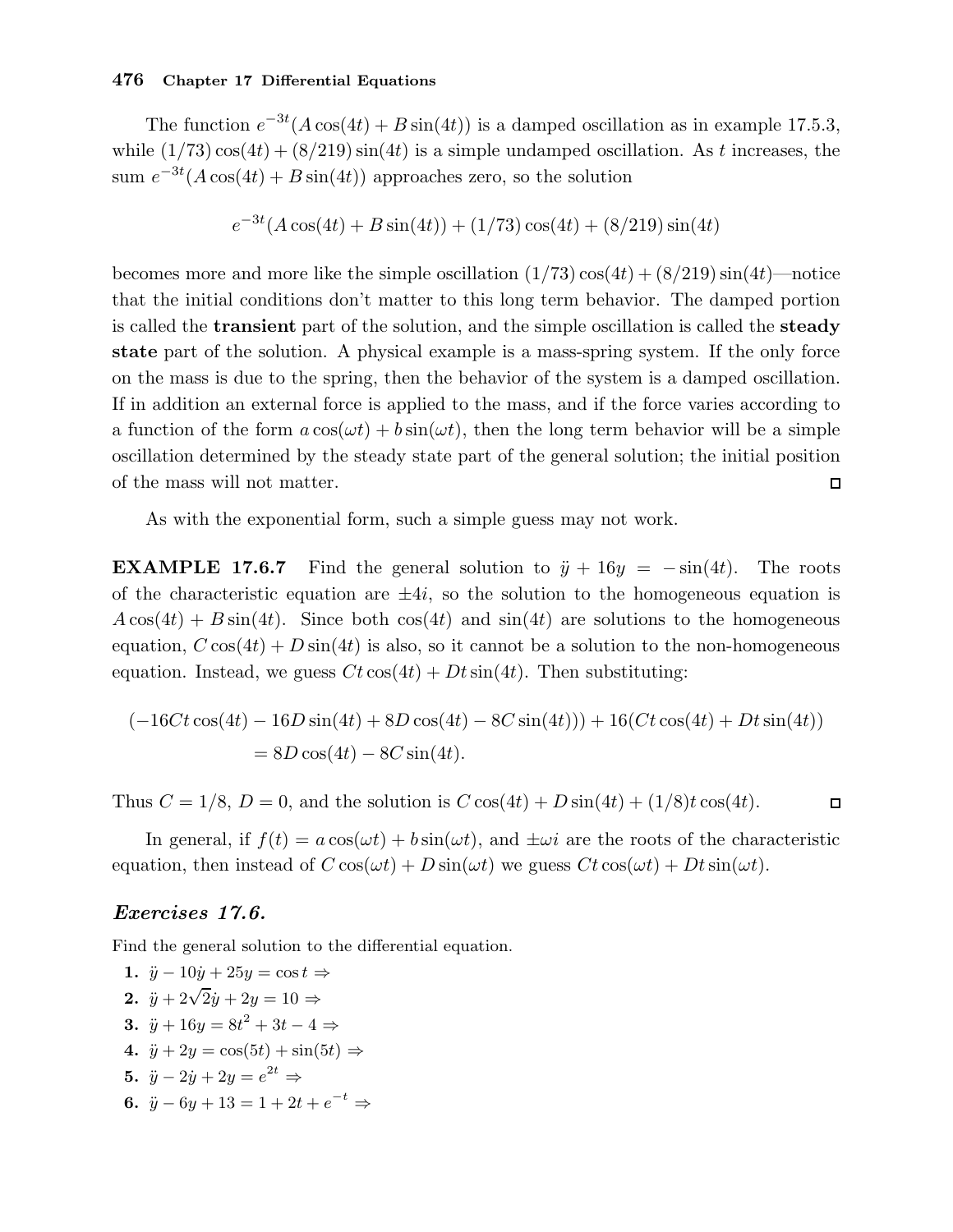7. 
$$
\ddot{y} + \dot{y} - 6y = e^{-3t} \Rightarrow
$$
\n8.  $\ddot{y} - 4\dot{y} + 3y = e^{3t} \Rightarrow$ \n9.  $\ddot{y} + 16y = \cos(4t) \Rightarrow$ \n10.  $\ddot{y} + 9y = 3\sin(3t) \Rightarrow$ \n11.  $\ddot{y} + 12\dot{y} + 36y = 6e^{-6t} \Rightarrow$ \n12.  $\ddot{y} - 8\dot{y} + 16y = -2e^{4t} \Rightarrow$ \n13.  $\ddot{y} + 6\dot{y} + 5y = 4 \Rightarrow$ \n14.  $\ddot{y} - \dot{y} - 12y = t \Rightarrow$ \n15.  $\ddot{y} + 5y = 8\sin(2t) \Rightarrow$ \n16.  $\ddot{y} - 4y = 4e^{2t} \Rightarrow$ \nSolve the initial value problem.\n17.  $\ddot{y} - y = 3t + 5$ ,  $y(0) = 0$ ,  $\dot{y}(0) = 0 \Rightarrow$ \n18.  $\ddot{y} + 9y = 4t$ ,  $y(0) = 0$ ,  $\dot{y}(0) = 0 \Rightarrow$ \n19.  $\ddot{y} + 12\dot{y} + 37y = 10e^{-4t}$ ,  $y(0) = 4$ ,  $\dot{y}(0) = 0$ 

- 20.  $\ddot{y} + 6\dot{y} + 18y = \cos t \sin t$ ,  $y(0) = 0$ ,  $\dot{y}(0) = 2 \Rightarrow$
- 21. Find the solution for the mass-spring equation  $\ddot{y} + 4\dot{y} + 29y = 689 \cos(2t)$ .  $\Rightarrow$
- 22. Find the solution for the mass-spring equation  $3\ddot{y} + 12\dot{y} + 24y = 2\sin t$ .  $\Rightarrow$
- **23.** Consider the differential equation  $m\ddot{y} + b\dot{y} + ky = \cos(\omega t)$ , with m, b, and k all positive and  $b^2 < 2mk$ ; this equation is a model for a damped mass-spring system with external driving force  $cos(\omega t)$ . Show that the steady state part of the solution has amplitude

 $0 \Rightarrow$ 

$$
\frac{1}{\sqrt{(k - m\omega^2)^2 + \omega^2 b^2}}.
$$
  
when  $\omega = \frac{\sqrt{4mk - 2b^2}}{}$ 

Show that this amplitude is largest when  $\omega =$  $\frac{2m}{2m}$ . This is the **resonant frequency** of the system.

## 17.7 SECOND ORDER LINEAR EQUATIONS, TAKE TWO

The method of the last section works only when the function  $f(t)$  in  $a\ddot{y} + b\dot{y} + cy = f(t)$ has a particularly nice form, namely, when the derivatives of  $f$  look much like  $f$  itself. In other cases we can try variation of parameters as we did in the first order case.

Since as before  $a \neq 0$ , we can always divide by a to make the coefficient of  $\ddot{y}$  equal to 1. Thus, to simplify the discussion, we assume  $a = 1$ . We know that the differential equation  $\ddot{y} + b\dot{y} + cy = 0$  has a general solution  $Ay_1 + By_2$ . As before, we guess a particular solution to  $\ddot{y} + b\dot{y} + cy = f(t)$ ; this time we use the guess  $y = u(t)y_1 + v(t)y_2$ . Compute the derivatives:

$$
\dot{y} = \dot{u}y_1 + u\dot{y}_1 + \dot{v}y_2 + v\dot{y}_2
$$
  

$$
\ddot{y} = \ddot{u}y_1 + \dot{u}\dot{y}_1 + \dot{u}\dot{y}_1 + u\ddot{y}_1 + \ddot{v}y_2 + \dot{v}\dot{y}_2 + \dot{v}\dot{y}_2 + v\ddot{y}_2.
$$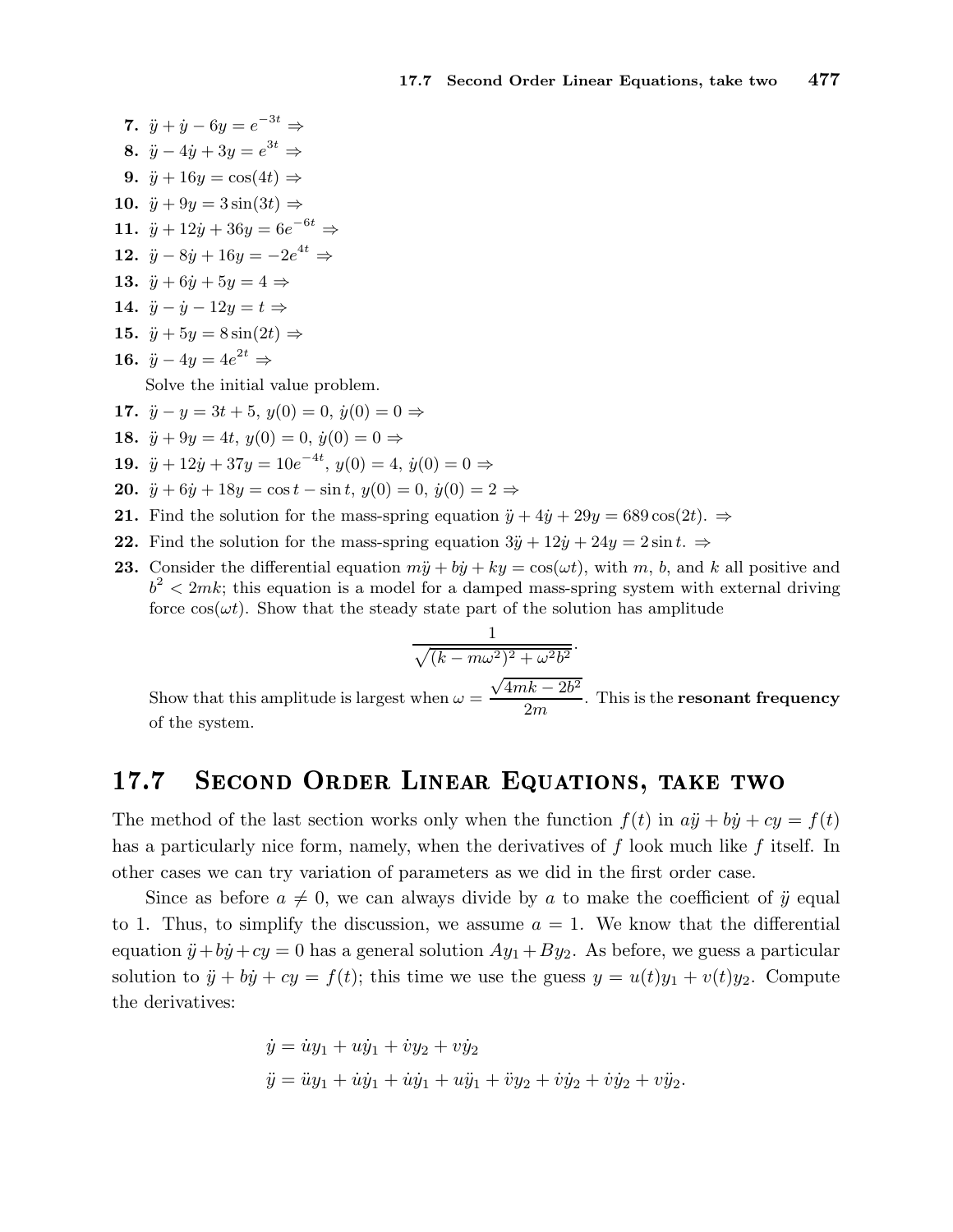Now substituting:

$$
\ddot{y} + b\dot{y} + cy = \ddot{u}y_1 + \dot{u}\dot{y}_1 + \dot{u}\dot{y}_1 + \ddot{v}\dot{y}_2 + \ddot{v}\dot{y}_2 + \dot{v}\dot{y}_2 + \dot{v}\ddot{y}_2 + \ddot{v}\ddot{y}_2
$$
  
+  $b\dot{u}y_1 + bu\dot{y}_1 + b\dot{v}y_2 + bv\dot{y}_2 + cuy_1 + cvy_2$   
=  $(u\ddot{y}_1 + bu\dot{y}_1 + cuy_1) + (v\ddot{y}_2 + bv\dot{y}_2 + cvy_2)$   
+  $b(\dot{u}y_1 + \dot{v}y_2) + (\ddot{u}y_1 + \dot{u}\dot{y}_1 + \ddot{v}y_2 + \dot{v}\dot{y}_2) + (\dot{u}\dot{y}_1 + \dot{v}\dot{y}_2)$   
=  $0 + 0 + b(\dot{u}y_1 + \dot{v}y_2) + (\ddot{u}y_1 + \dot{u}\dot{y}_1 + \ddot{v}y_2 + \dot{v}\dot{y}_2) + (\dot{u}\dot{y}_1 + \dot{v}\dot{y}_2).$ 

The first two terms in parentheses are zero because  $y_1$  and  $y_2$  are solutions to the associated homogeneous equation. Now we engage in some wishful thinking. If  $\dot{u}y_1 + \dot{v}y_2 = 0$  then also  $\ddot{u}y_1 + \dot{u}\dot{y}_1 + \ddot{v}y_2 + \dot{v}\dot{y}_2 = 0$ , by taking derivatives of both sides. This reduces the entire expression to  $\dot{u}\dot{y}_1 + \dot{v}\dot{y}_2$ . We want this to be  $f(t)$ , that is, we need  $\dot{u}\dot{y}_1 + \dot{v}\dot{y}_2 = f(t)$ . So we would very much like these equations to be true:

$$
\dot{u}y_1 + \dot{v}y_2 = 0
$$
  

$$
\dot{u}\dot{y}_1 + \dot{v}\dot{y}_2 = f(t).
$$

This is a system of two equations in the two unknowns  $\dot{u}$  and  $\dot{v}$ , so we can solve as usual to get  $\dot{u} = g(t)$  and  $\dot{v} = h(t)$ . Then we can find u and v by computing antiderivatives. This is of course the sticking point in the whole plan, since the antiderivatives may be impossible to find. Nevertheless, this sometimes works out and is worth a try.

**EXAMPLE 17.7.1** Consider the equation  $\ddot{y} - 5\dot{y} + 6y = \sin t$ . We can solve this by the method of undetermined coefficients, but we will use variation of parameters. The solution to the homogeneous equation is  $Ae^{2t} + Be^{3t}$ , so the simultaneous equations to be solved are

$$
\dot{u}e^{2t} + \dot{v}e^{3t} = 0
$$

$$
2\dot{u}e^{2t} + 3\dot{v}e^{3t} = \sin t.
$$

If we multiply the first equation by 2 and subtract it from the second equation we get

$$
\dot{v}e^{3t} = \sin t
$$
  

$$
\dot{v} = e^{-3t}\sin t
$$
  

$$
v = -\frac{1}{10}(3\sin t + \cos t)e^{-3t},
$$

using integration by parts. Then from the first equation:

$$
\dot{u} = -e^{-2t}\dot{v}e^{3t} = -e^{-2t}e^{-3t}\sin(t)e^{3t} = -e^{-2t}\sin t
$$

$$
u = \frac{1}{5}(2\sin t + \cos t)e^{-2t}.
$$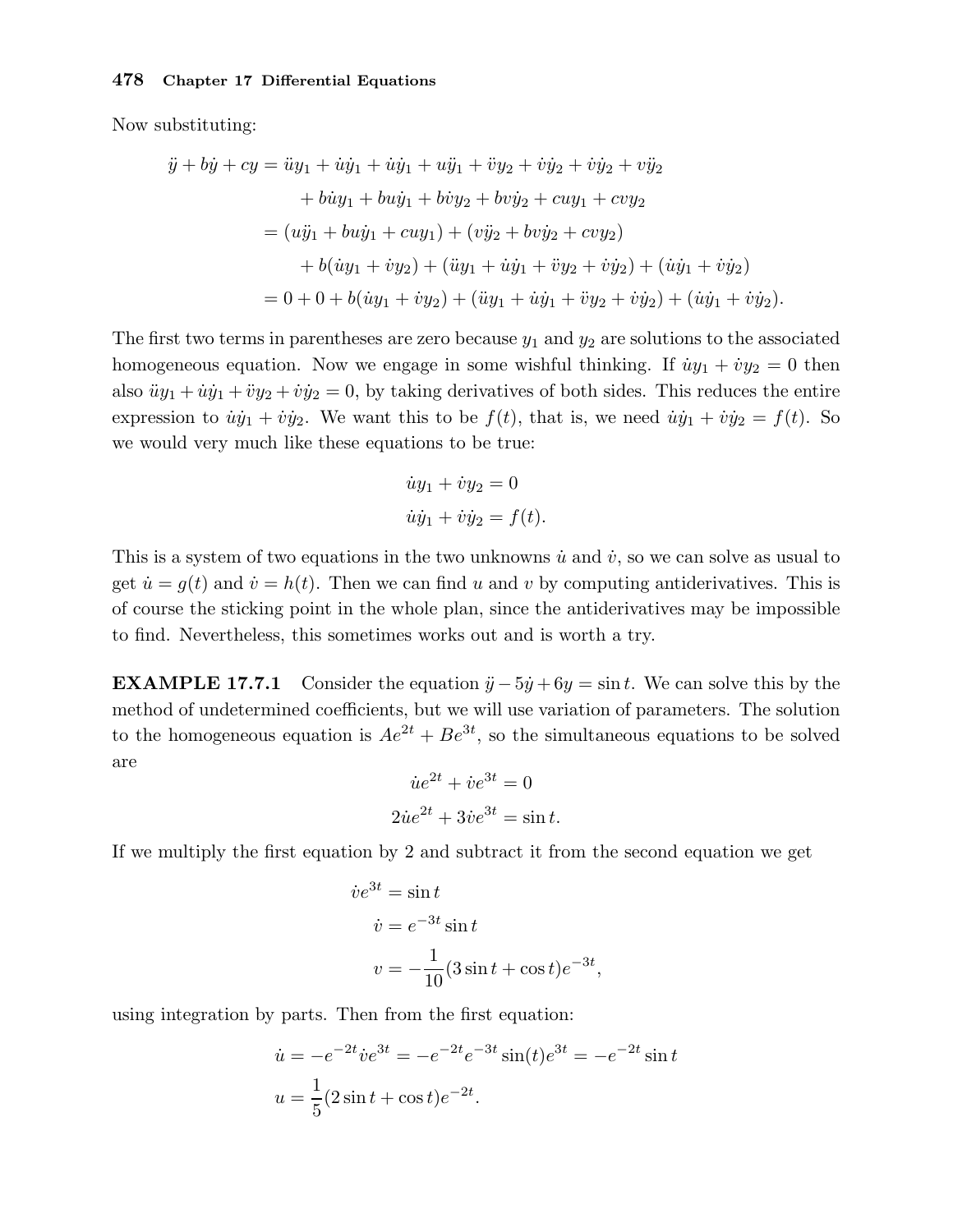Now the particular solution we seek is

$$
ue^{2t} + ve^{3t} = \frac{1}{5}(2\sin t + \cos t)e^{-2t}e^{2t} - \frac{1}{10}(3\sin t + \cos t)e^{-3t}e^{3t}
$$

$$
= \frac{1}{5}(2\sin t + \cos t) - \frac{1}{10}(3\sin t + \cos t)
$$

$$
= \frac{1}{10}(\sin t + \cos t),
$$

and the solution to the differential equation is  $Ae^{2t} + Be^{3t} + (\sin t + \cos t)/10$ . For comparison (and practice) you might want to solve this using the method of undetermined coefficients.  $\Box$ 

**EXAMPLE 17.7.2** The differential equation  $\ddot{y} - 5\dot{y} + 6y = e^t \sin t$  can be solved using the method of undetermined coefficients, though we have not seen any examples of such a solution. Again, we will solve it by variation of parameters. The equations to be solved are

$$
\dot{u}e^{2t} + \dot{v}e^{3t} = 0
$$
  

$$
2\dot{u}e^{2t} + 3\dot{v}e^{3t} = e^t \sin t.
$$

If we multiply the first equation by 2 and subtract it from the second equation we get

$$
\dot{v}e^{3t} = e^t \sin t
$$
  

$$
\dot{v} = e^{-3t}e^t \sin t = e^{-2t} \sin t
$$
  

$$
v = -\frac{1}{5}(2\sin t + \cos t)e^{-2t}.
$$

Then substituting we get

$$
\dot{u} = -e^{-2t}\dot{v}e^{3t} = -e^{-2t}e^{-2t}\sin(t)e^{3t} = -e^{-t}\sin t
$$

$$
u = \frac{1}{2}(\sin t + \cos t)e^{-t}.
$$

The particular solution is

$$
ue^{2t} + ve^{3t} = \frac{1}{2}(\sin t + \cos t)e^{-t}e^{2t} - \frac{1}{5}(2\sin t + \cos t)e^{-2t}e^{3t}
$$

$$
= \frac{1}{2}(\sin t + \cos t)e^{t} - \frac{1}{5}(2\sin t + \cos t)e^{t}
$$

$$
= \frac{1}{10}(\sin t + 3\cos t)e^{t},
$$

and the solution to the differential equation is  $Ae^{2t} + Be^{3t} + e^{t}(\sin t + 3\cos t)/10$ .  $\Box$